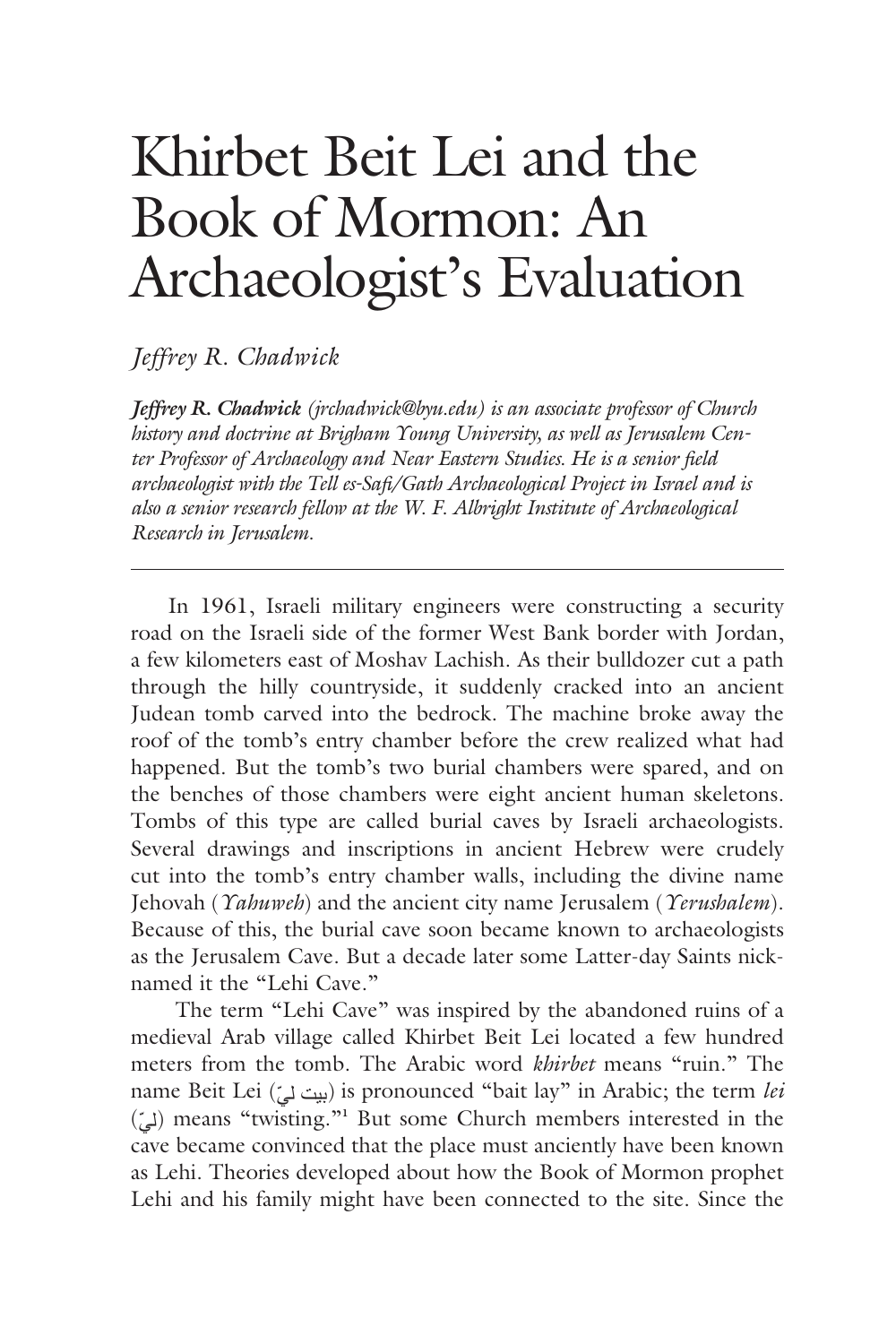

Fig. 1. Interior of the Jerusalem Cave, located near Khirbet Beit Lei in Israel. The roof of the cave is missing, and the view here, looking west, shows the two interior burial chambers, each with a triple bench design. The artificial cave was cut out by ancient Judeans, probably in the eighth century BC, as a tomb site for burial of deceased persons. This tomb has been called the Lehi Cave by some Latter-day Saints.

early 1970s many thousands of members have been told about a Lehi Cave and a place called Beit Lehi in classes and firesides, in commentaries and video presentations, and on the Internet. Hundreds of Latter-day Saint tourists to Israel have been taken to the ruins at Khirbet Beit Lei and told that a "city of Lehi" may have existed there, that the prophet Lehi himself had resided in the area, and that the family of Lehi had hidden themselves in the nearby burial cave. Eager to find archaeological support for Nephi's account, many Church members accepted these claims as facts. But are they?

The questions surrounding the Khirbet Beit Lei site and discoveries are essentially issues of archaeology. Until now, however, none of the commentaries or media proposing connections between the Book of Mormon and Beit Lei have been evaluated by an archaeologist with expertise in the land of Israel. Accordingly, the Religious Studies Center and the Maxwell Institute at Brigham Young University asked if I would revisit, research, and evaluate Khirbet Beit Lei and the nearby Jerusalem Cave to address the claims made by parties who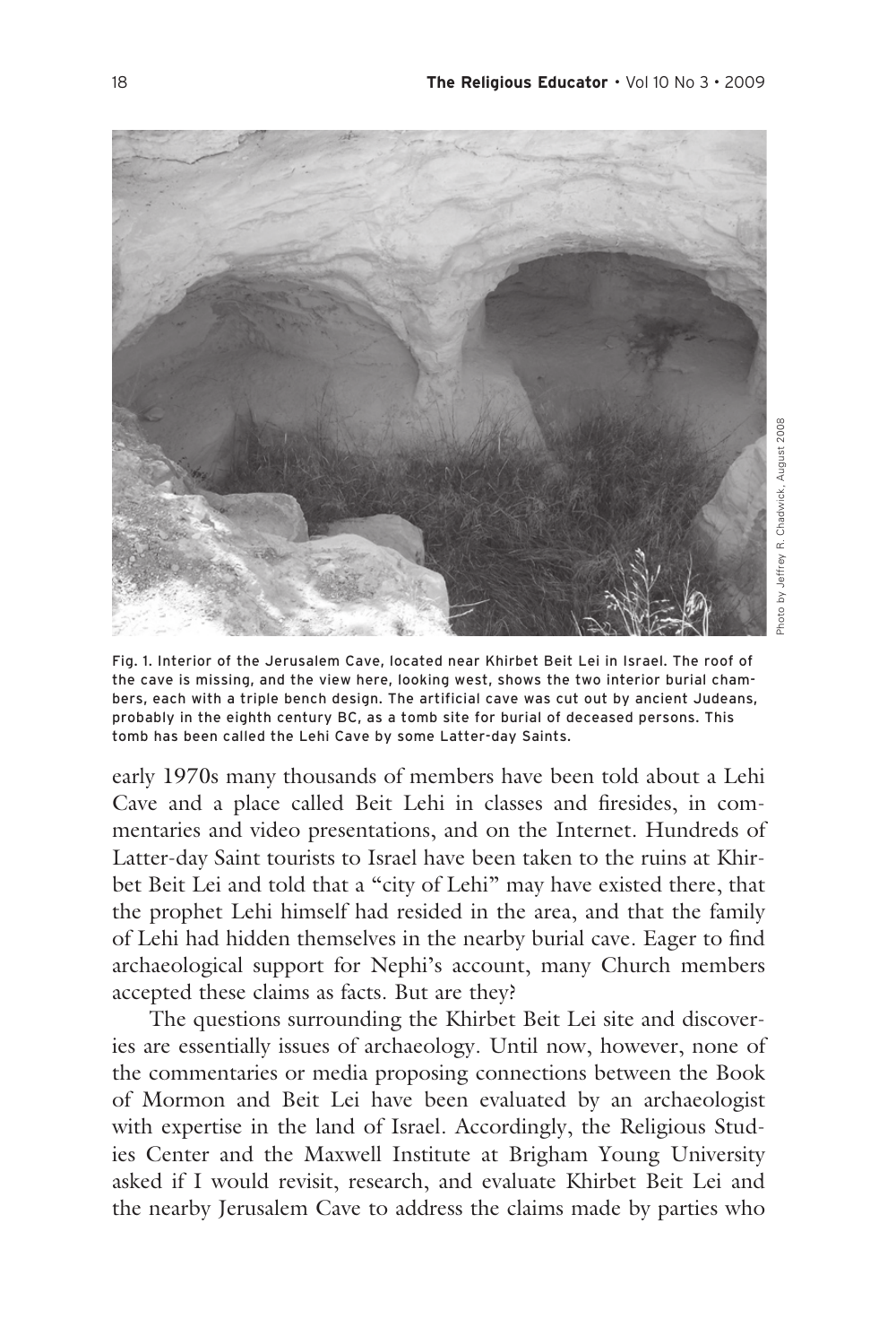attempt to connect the sites to the narrative in 1 Nephi. As this article proceeds, I will first relate those claims, quoting from the proponents' own publications, video presentations, and Internet sites. Then I will survey the publications and remarks of professional archaeologists and epigraphers concerning the Jerusalem Cave and Khirbet Beit Lei. It will also be necessary to review all the existing Latter-day Saint literature concerning Beit Lehi and Lehi Cave issues, including views both pro and con. Finally, my own conclusions on these issues will be presented in a question-and-answer format.

## **Origin of the Lehi Cave and Beit Lehi Ideas**

Virtually all commentaries promoting the idea of a Lehi Cave and a Beit Lehi area identify Israeli anthropologist Joseph Ginat as the source of these proposals. Ginat studied for his doctorate at the University of Utah in the early 1970s and received a PhD in cultural anthropology in 1975. He specialized in Arab culture and served in several capacities as an adviser on Arab affairs for various Israeli governments. He taught anthropology as a professor at the University of Haifa for many years. Since his first experience in Utah, Ginat has been a friend of the Latterday Saint community. By all accounts, it was Ginat who, in the early 1970s, introduced his Latter-day Saint friends (including W. Cleon Skousen and Glenn J. Kimber) to the notion that Khirbet Beit Lei was to be identified with the biblical site called Lehi in the Old Testament story of Samson (see Judges 15:8–19) and that the Book of Mormon prophet Lehi and his family were also linked to the area. Referring to the Beit Lei area as "Lehi," Skousen published the following concerning Ginat's views:

Dr. Ginat pointed out that not only could the ruins of the ancient community of Lehi have been the residence of the prophet Lehi but the nearby cave very well could have been the hideout for Nephi, Laman, Lemuel, Sam, and Zoram. Dr. Ginat feels that after the death of Laban the sons of Lehi would have felt compelled to go into hiding until the state of alarm had subsided. They would therefore have chosen some extremely obscure place with which they were familiar and where they knew they could obtain food and water. Dr. Ginat states that the cave of Beit Lehi fits all of these requirements in every respect.

He further emphasizes that the Book of Mormon says these men were gone so long that their own mother gave up hope of their ever returning and went into mourning, thinking they were dead. This circumstance confirms the idea that they were in hiding for a long time and could have written the inscriptions on the wall of the Beit Lehi cave indicating that eventually Jerusalem would be redeemed.**<sup>2</sup>**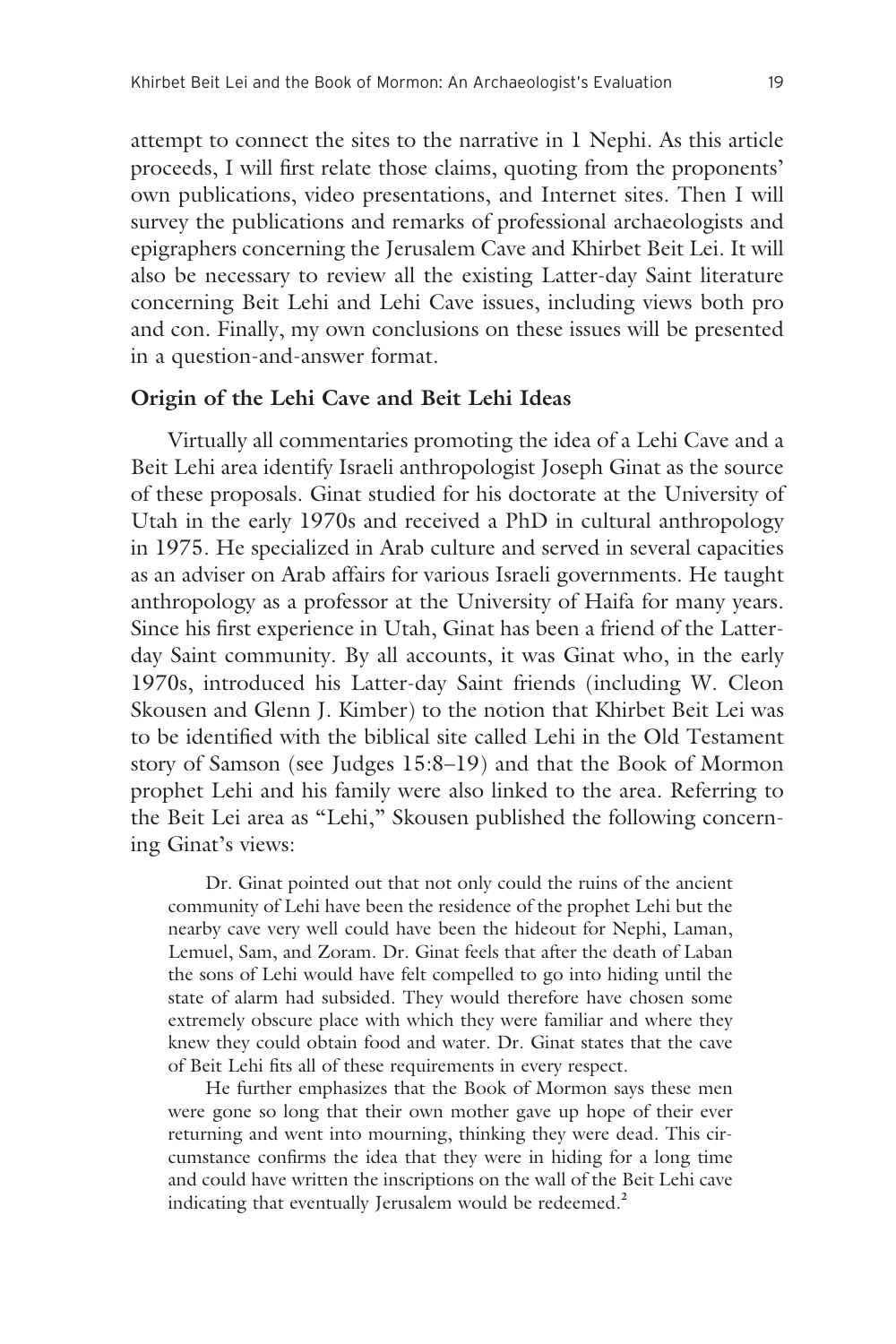A slightly different version of Ginat's views appeared on beitlehi.org, a Web site that was maintained by Kimber (Skousen's son-in-law), currently the most prominent of the Beit Lehi advocates. According to Kimber, Ginat "wondered if this cave could be the 'cavity in a rock' [*sic*] where Nephi said he and his brothers took refuge when they were being pursued by Laban as recorded in 1 Nephi 3:13–27."**<sup>3</sup>** The site referred to the tomb near Khirbet Beit Lei as a "treasure cave"**<sup>4</sup>** but did not mention that it was constructed as a man-made sepulchre for the burial of human remains. Continuing the story of Ginat's fascination with the site, Kimber's account reports a meeting with a local Arab:

Joseph Ginat's interest concerning the cave caused him to go back to Israel and investigate the site. While doing so he was surprised to meet a Bedouin who told him that just above this cave, about 1/4 of a mile away, were the remains of an ancient oak tree. This was the place where, according to the traditions and the legends of the Bedouins, a Prophet named Lehi sat while he blessed and judged the people of Ishmael as well as the people of Judah. The Bedouin said that Lehi lived many years before Muhammad. The Arab people built a wall of large rocks around the remains of the tree to protect it as a sacred spot. Upon returning to Salt Lake City, Joseph excitedly shared this information with W. Cleon Skousen as well as others in the area.**<sup>5</sup>**

Neither Kimber nor Skousen clarifies whether the Arab man used the Arabic name Lei (pronounced "lay") or the Hebrew name Lehi (pronounced "lěkhi"). In Skousen's commentary the name of the Arab man is given, along with his hometown: "Where does the origin of the name Beit Lehi come from? Bedouins, the nomad inhabitants of the area, whose traditions and legends are transmitted from generation to generation, have an interesting version. One of those settled Bedouins, Mahmoud Ali Hassan Jaaoui, who lives in the neighboring village of Idna and who dwells with his flock during the spring months in a cave of a nearby hill, said that the place is called after an Israelite prophet by the name of Lehi who in ancient days was sitting under an old oak tree judging his people."**<sup>6</sup>**

The story of the "Lehi Cave" and the "ruin of the house of Lehi" spread quickly throughout the Latter-day Saint community during the 1970s and 1980s, mostly by word of mouth in fireside talks and classroom presentations, but also in seemingly authoritative publications. Skousen and Kimber eventually produced a high-quality film presentation entitled *The Lehi Cave*, released for sale to the public in 1986 as a VHS videocassette through Living Scriptures, Inc.**<sup>7</sup>** Skousen stars in the thirty-minute film, teaching a group of tourists on-site at Khirbet Beit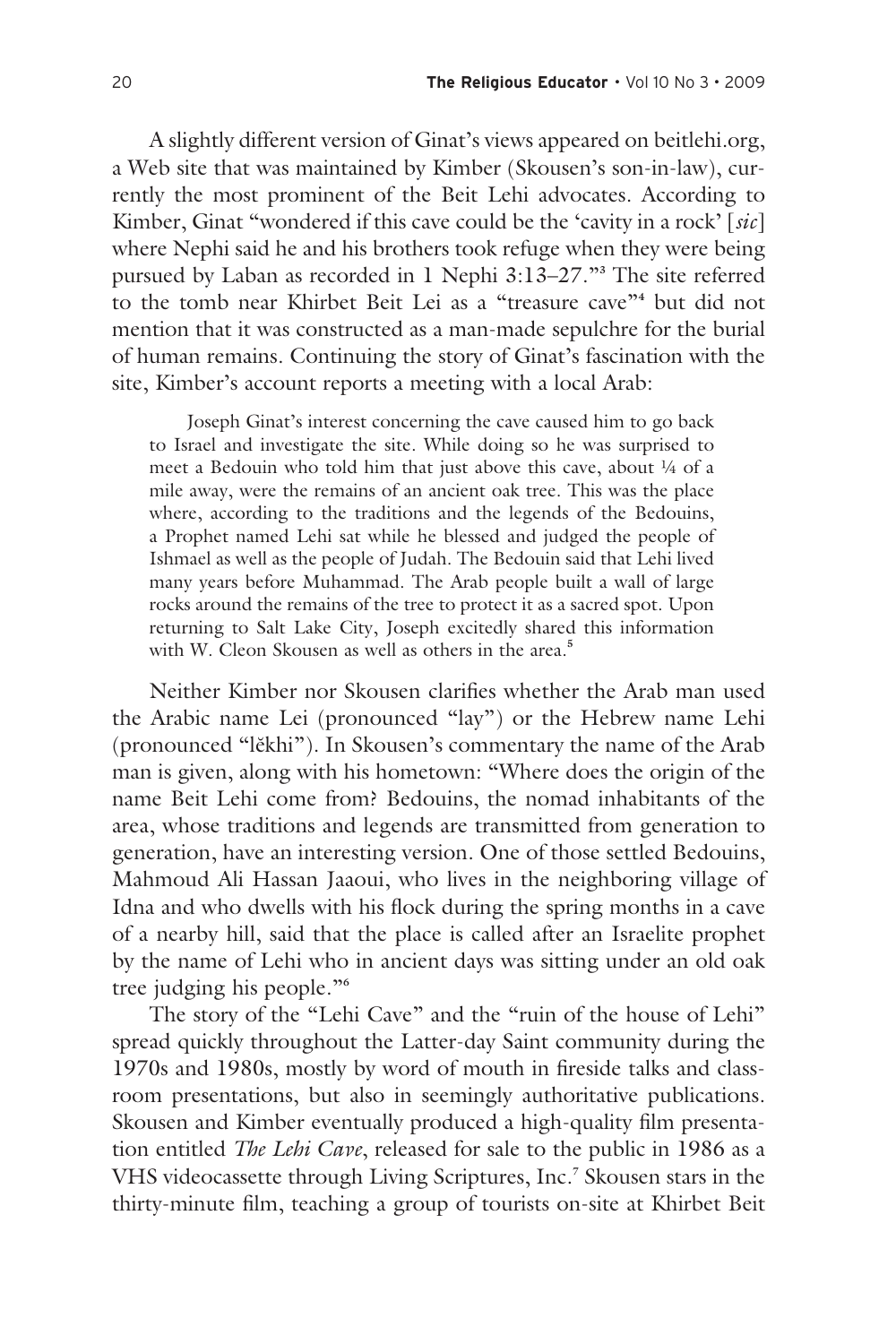Lei and the Jerusalem Cave; Joseph Ginat is featured on-site in the film as well. The fact that the cave is a man-made tomb is not mentioned at all in the presentation; only the cave's inscriptions and drawings receive attention. The film suggests that while the prophet Lehi lived in Jerusalem, the Beit Lei area must have been his land of inheritance, that his ancestors had lived at the site, and that Lehi himself spent time there, prophesying to the people of the area. The film also implies that Lehi's "treasure" was hidden in the Lehi Cave and speculates that Nephi and his brothers hid in the cave after the slaying of Laban (though neither of these notions is mentioned in the text of 1 Nephi). To provide background for these propositions, the film suggests that Lehi's ancestors originally hailed from the ancient tribal area of Manasseh in the Northern Kingdom of Israel but had left Israel around 721 BC (incident to the Assyrian conquest of Samaria) if not earlier, moving to the Southern Kingdom of Judah and settling in the Beit Lei area, which, it is suggested, must have been called Lehi from the time of Samson centuries earlier. Lehi himself was born at Jerusalem, the film maintains, because his family suddenly left Beit Lehi to move to the capital at the time of the Assyrian attack on Judah (701 BC) when all other cities in Judah were destroyed. At Lehi's birth he was given his name because of his family's former residence at Beit Lehi, and the film compares this with Jesus being known as Jesus of Nazareth.

The film also features Joseph Ginat interviewing a local Arab gentlemen identified as "Shiekh [*sic*] Muhammad al-Asam," who is asked for the origin of the name Khirbet Beit Lei. Speaking in Arabic, al-Asam answers that it is named for Nebi Lei, which means "the prophet Lei" (al-Asam pronounces the name as "lay," but in the dubbed English translation Ginat renders it as "nabi lah-ee," quite deliberately altering the vowels and pronouncing the name with two syllables). The film's announcer adds that "Arabs believe the prophet Lehi brought his people here to teach them." The film also reports that Skousen and Ginat felt that a church would have been built at the site anciently in order to honor the memory of the prophet Lehi and that the spot chosen was where Israeli archaeologists Joseph Patrich and Yoram Tsafrir discovered a Byzantine-era chapel during a brief excavation in 1983. Tsafrir is also featured in the film, discussing the significance of the chapel. Skousen is shown teaching a group of tourists at the site as they examine the chapel's exquisite mosaic tile floor, which features Greek inscriptions and artistic renditions, including a ship with a mast and a sail.

A partial summary of the various claims made by Beit Lehi and Lehi Cave proponents includes the following: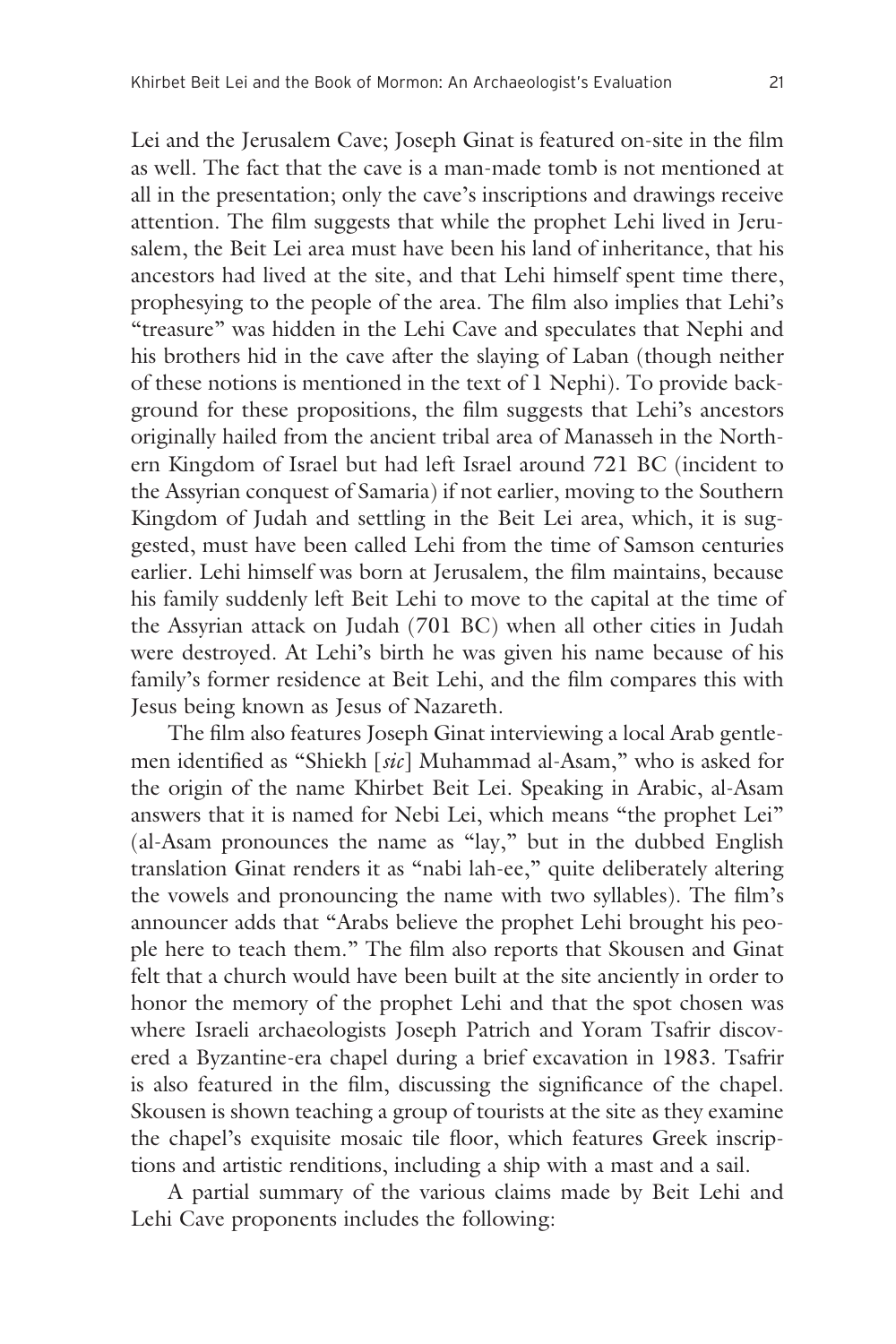1. The Arabic term Lei (pronounced "lay") is the equivalent of the Hebrew term Lehi (לחי, pronounced "lěkhi").

2. The Hebrew term Lehi (לחי) means "cheek" or "jaw," and thus the Arabic term Lei must also mean "cheek" or "jaw."

3. The place-name Khirbet Beit Lei means "ruin of Beit Lehi." Since the word *beit* means "house," the total English translation would be "ruin of the house of Lehi."

4. The Khirbet Beit Lei area was so named because it was anciently called Lehi in the biblical story of Samson (see Judges 15).

5. An old well a short distance from the ruins of Khirbet Beit Lei is identified as En-hakkore (see Judges 15:19), a spring at the biblical site of Samson's Lehi.

6. Khirbet Beit Lei and the wider surrounding area should more properly be referred to as Beit Lehi, or the House of Lehi.

7. The prophet Lehi's ancestors had moved to Judah from Israel and lived at the Beit Lehi site, perhaps in a "city of Lehi" where the ruins at Khirbet Beit Lei now sit.

8. Lehi's ancestors moved to Jerusalem from Beit Lehi at the time the Assyrians were destroying all the other cities of Judah (701 BC).

9. Lehi himself was named after the place Beit Lehi, just as some other biblical personalities carried the name of a place of origin (such as Jesus of Nazareth).

10. Though Lehi himself lived at Jerusalem, he spent time at Beit Lehi and had a residence there.

11. Some local Arabs assert that the origin of the name Khirbet Beit Lei is from an ancient prophet named Nebi Lei who judged his people at the site.

12. The prophet Lehi would have sat under an oak tree at Khirbet Beit Lei and judged his people and prophesied unto them.

13. The Beit Lei area was actually Lehi's land of inheritance where he deposited his gold, silver, and other wealth in a treasure cave.

14. The burial cave near Khirbet Beit Lei was the specific location where Lehi hid his silver and gold.

15. Lehi's family would have passed by Khirbet Beit Lei and the burial cave on their journey to the Red Sea.

16. Lehi's sons, Laman, Lemuel, Sam, and Nephi, hid in the burial cave when pursued by Laban (see 1 Nephi 3:13–27).

17. Lehi's four sons and Zoram hid in the burial cave after the death of Laban to avoid capture by Judean forces (an idea not reported in the text of 1 Nephi).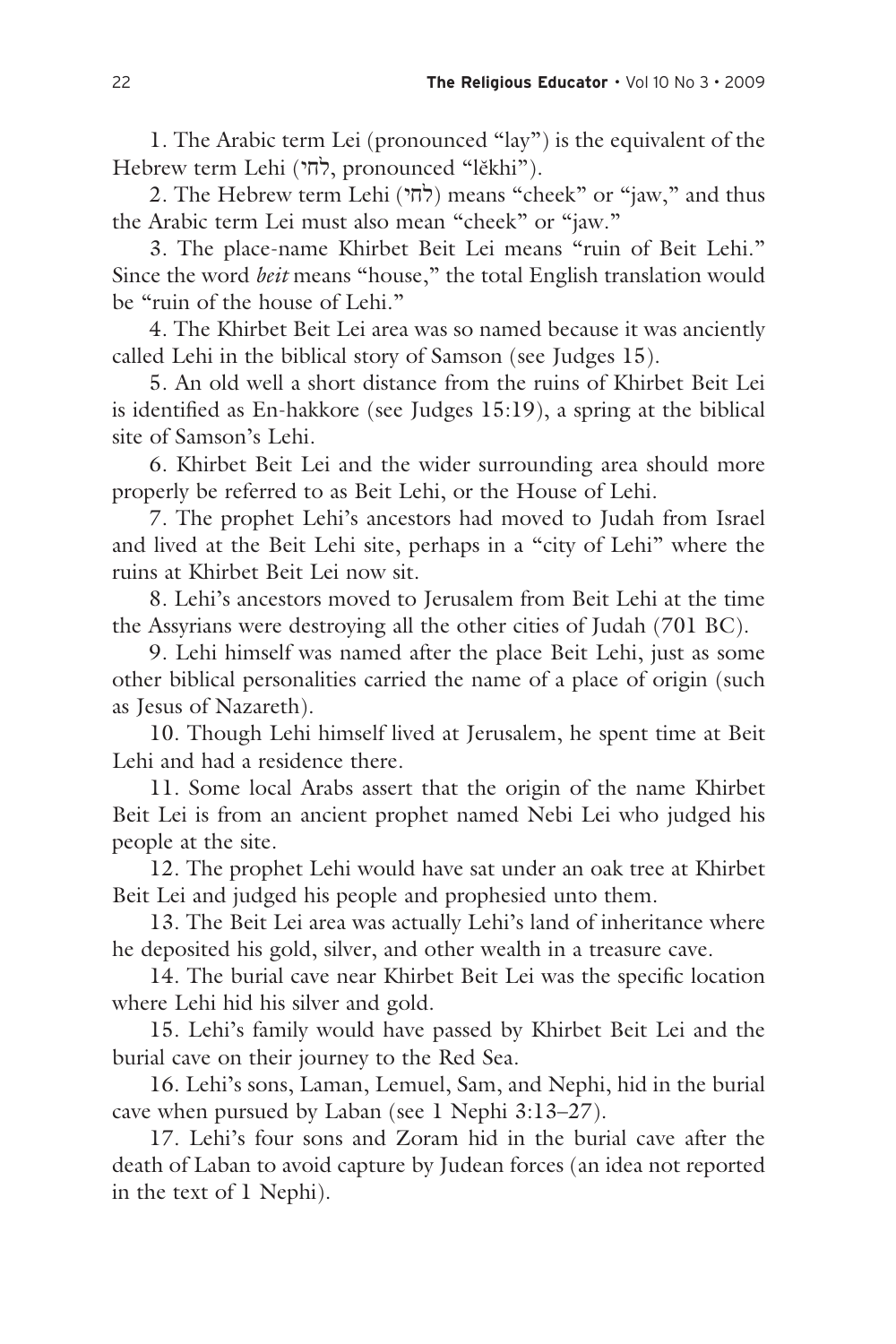18. Someone in Lehi's party, either himself or his son Nephi, was the source of the seemingly prophetic inscriptions found inside the burial cave.

19. The crude drawings of ships found in the burial cave were also made by Lehi's party, perhaps in anticipation of their future travel by ship to a land of promise.

20. The Byzantine chapel at Khirbet Beit Lei, which also featured a mosaic picture of a ship, was built to honor the memory of the prophet Lehi.

21. Archaeological excavation will eventually reveal a City of Lehi or a settlement called Beit Lehi at the site of Khirbet Beit Lei, dating to 600 BC.

## **The Archaeological Discoveries at the Jerusalem Cave and Khirbet Beit Lei**

A detailed description of the archaeological discoveries at Khirbet Beit Lei and the Jerusalem Cave is now in order. Khirbet Beit Lei is called H orvat Beit Loya or simply Beit Loya (לויה בית (in Hebrew by ˙ Israelis, not "Beit Lehi."**<sup>1</sup>** (As previously mentioned, the name Beit Lei  $\left[\begin{smallmatrix} * & * & * \ * \\ * & * & * \end{smallmatrix}\right]$  is pronounced "bait lay" in Arabic; the term *lei*  $\left[\begin{smallmatrix} * & * & * \ * \\ * & * & * \end{smallmatrix}\right]$  means "twisting.")**<sup>8</sup>** The site is located in the southeastern Shephelah region (low hills) of Israel, about five kilometers southeast of the Beit Guvrin and Tel Mareshah area. Its elevation is about four hundred meters above sea level, and it is accessed by driving eight kilometers east from Lachish



Fig. 2. Plan of the Jerusalem Cave tomb complex (after Naveh, 1963).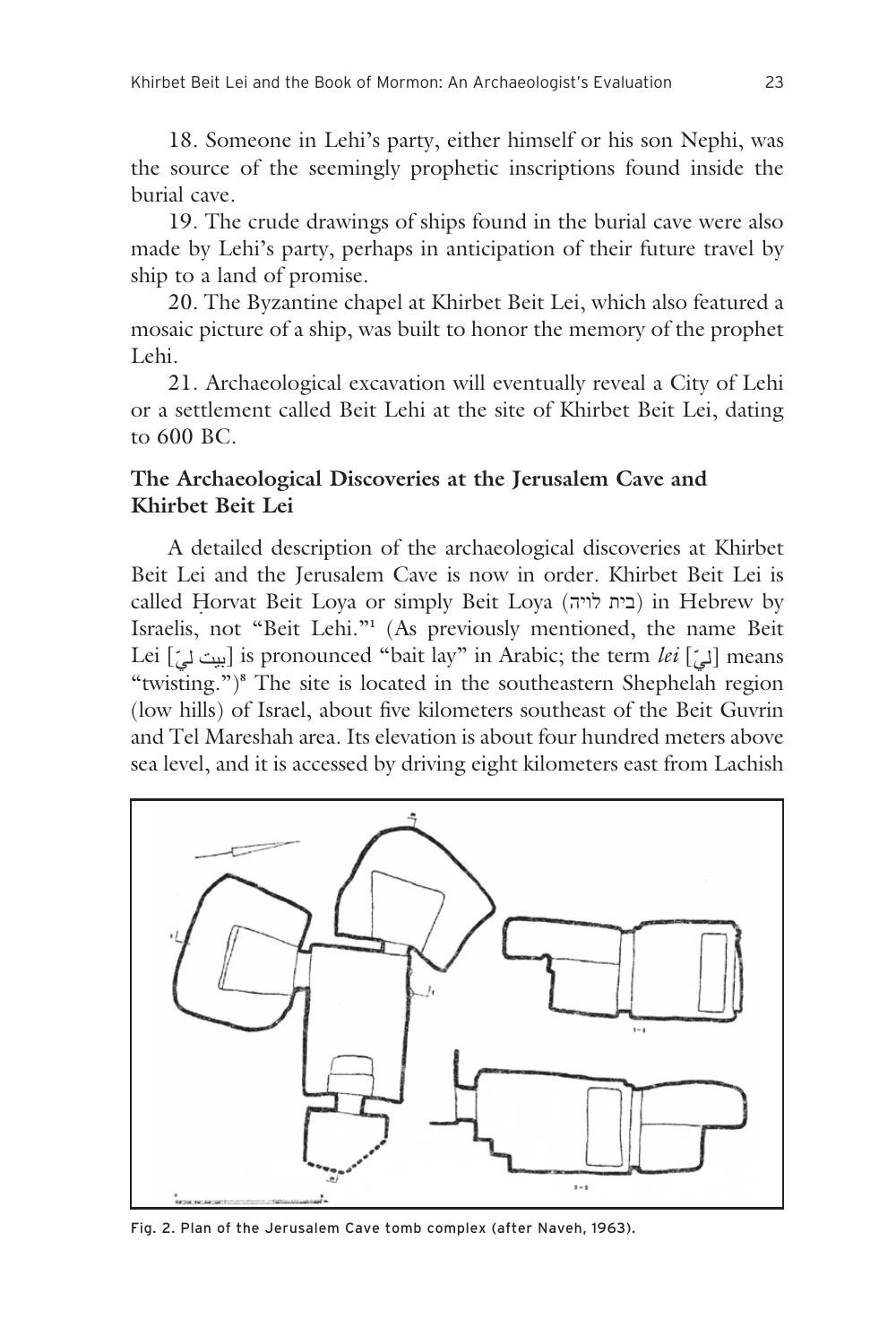toward Amatzia, then turning north, leaving the paved highway, and travelling along a series of unpaved farm and security roads. The ruins at the site are typical of a medieval Arab village. The area lies in an Israeli military firing zone (for weapons training) and is consequently uninhabited. The Jerusalem Cave is a few hundred meters south of the ruins.

Shortly after its discovery in 1961, the tomb which came to be known by Israelis as the Jerusalem Cave (or the so-called Lehi Cave) was excavated by Joseph Naveh on behalf of the Israel Department of Antiquities. The tomb consisted of a rectangular entry chamber with vertical walls, high cornice decorations, and a floor that measured  $2 \times$ 3 meters. Two burial chambers branched off from the entry chamber, one to the south and one to the west (see fig. 2). Both burial chambers measured just under three meters square, and both featured a triple bench design.

Human bones of eight individuals were found intact in deposition on the benches, along with a bronze ring, a bronze earring, and a bronze clasp. No other grave goods were found in the cave. Three skeletons were found in the southern chamber: a young male on the right bench, an older individual of undetermined sex on the center bench, and a middle-aged female on the left bench. The bronze earring was found near this woman's skull. Five skeletons were found in the western chamber: a young female and a child on the right bench, a middle-aged female and a child on the center bench (the bronze clasp was found near this woman's skull), and an adolescent of undetermined sex on the left bench. A small juglet was found outside the tomb's entry, and sherds of a cooking pot were found in the soil accumulated on the entry chamber floor; these ceramics dated to the early Persian Period (537–332 BC). The triple-bench style of the tomb is well recognized as a late Iron Age II design, dating in general from 722 BC to 586 BC. From the entry chamber into the two burial chambers were two high doorways. The outline of a high doorway for a planned third burial chamber (branching north) was found in the entry chamber's north wall, but the planned chamber was never cut out and constructed.

A number of short Hebrew inscriptions were found on the walls of the entry chamber, including four variations of the word  $a-r$ - $r$  (ארר $,$ ), meaning "cursed," the implication being perhaps that robbers or intruders entering the tomb would be cursed. Three longer Hebrew inscriptions, designated by Naveh with the letters A, B, and C, became a major focus of interest. Inscription A, consisting of two lines, and Inscription B, consisting of a single line below Inscription A, were both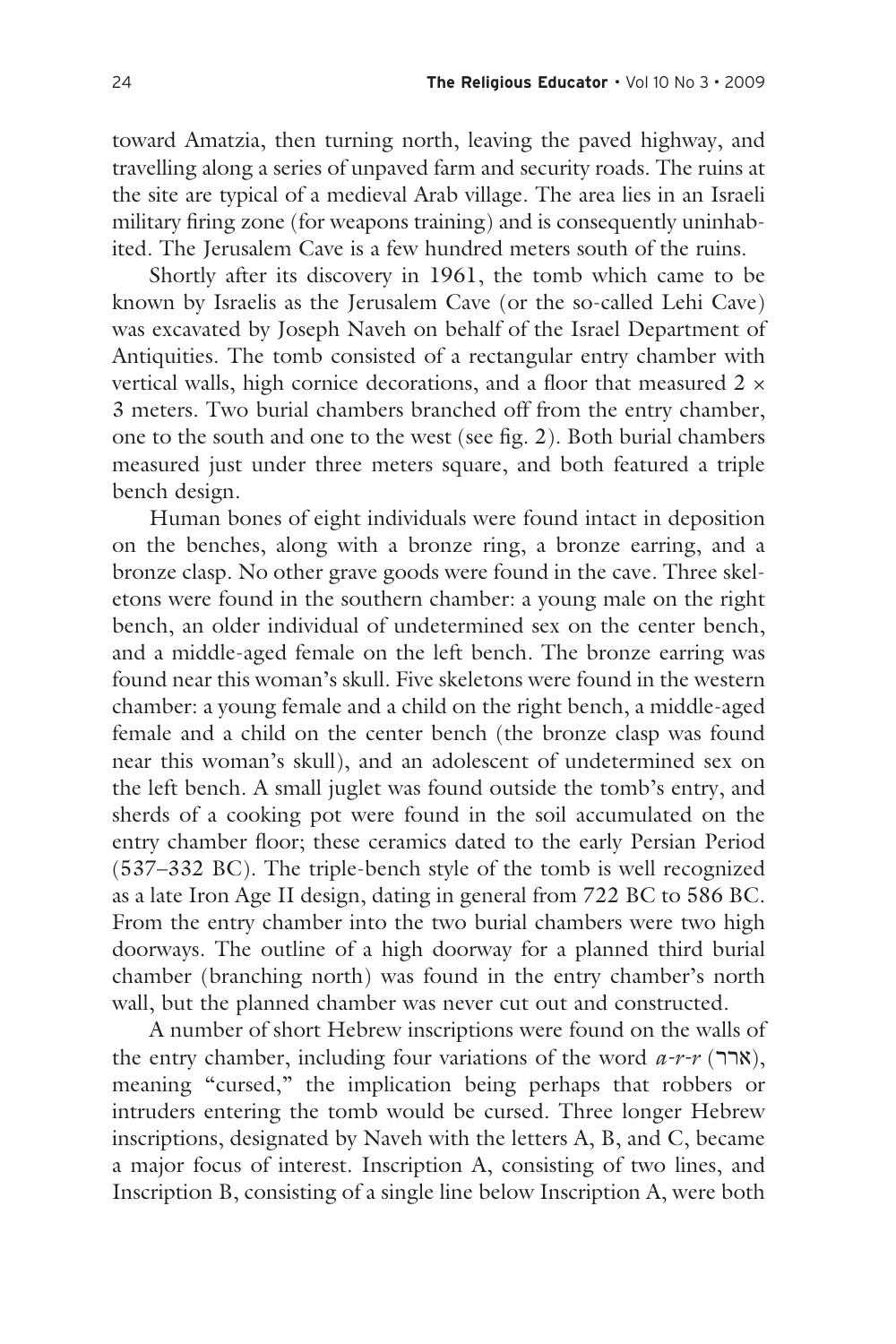

Fig. 3. Inscriptions A and B from the west wall of the burial cave entry chamber (simplified from Cross, 1970).

found on the west wall of the entry chamber (see fig. 3). Inscription C was found on the south wall of the entry chamber.

 The three inscriptions were transcribed and translated by Naveh as follows:

| A.  yhwh 'lhy kl h'rs h | יהוה אלהי כל הארץ ה                         |
|-------------------------|---------------------------------------------|
|                         | $\gamma$ yhd lw l'lhy yršlm רי יהד לו לאלהי |

Yahveh (is) the God of the whole earth; the mountains of Judah belong to him, to the God of Jerusalem.**<sup>9</sup>**

*B. hmwryh 'th ∏nnt nwh yh yhwh* יהוה יה נוה חננת אתה המוריה

The (Mount of) Moriah Thou hast favoured, the dwelling of Yah, Yahveh.**<sup>10</sup>**

*C. hwš' [y]hwh* הוה]י [הושע

[Ya]hveh deliver (us)!**<sup>11</sup>**

The italicized transliterations of Naveh's Hebrew transcriptions above are based on those provided by Frank Moore Cross Jr. In 1970, Cross, an expert young epigrapher and professor of Hebrew and oriental languages and literature at Harvard University, offered transcriptions and translations of the three inscriptions. His were quite different from those of Naveh in the case of Inscriptions A and B. In his publication, Cross used only italic transliterations of the Hebrew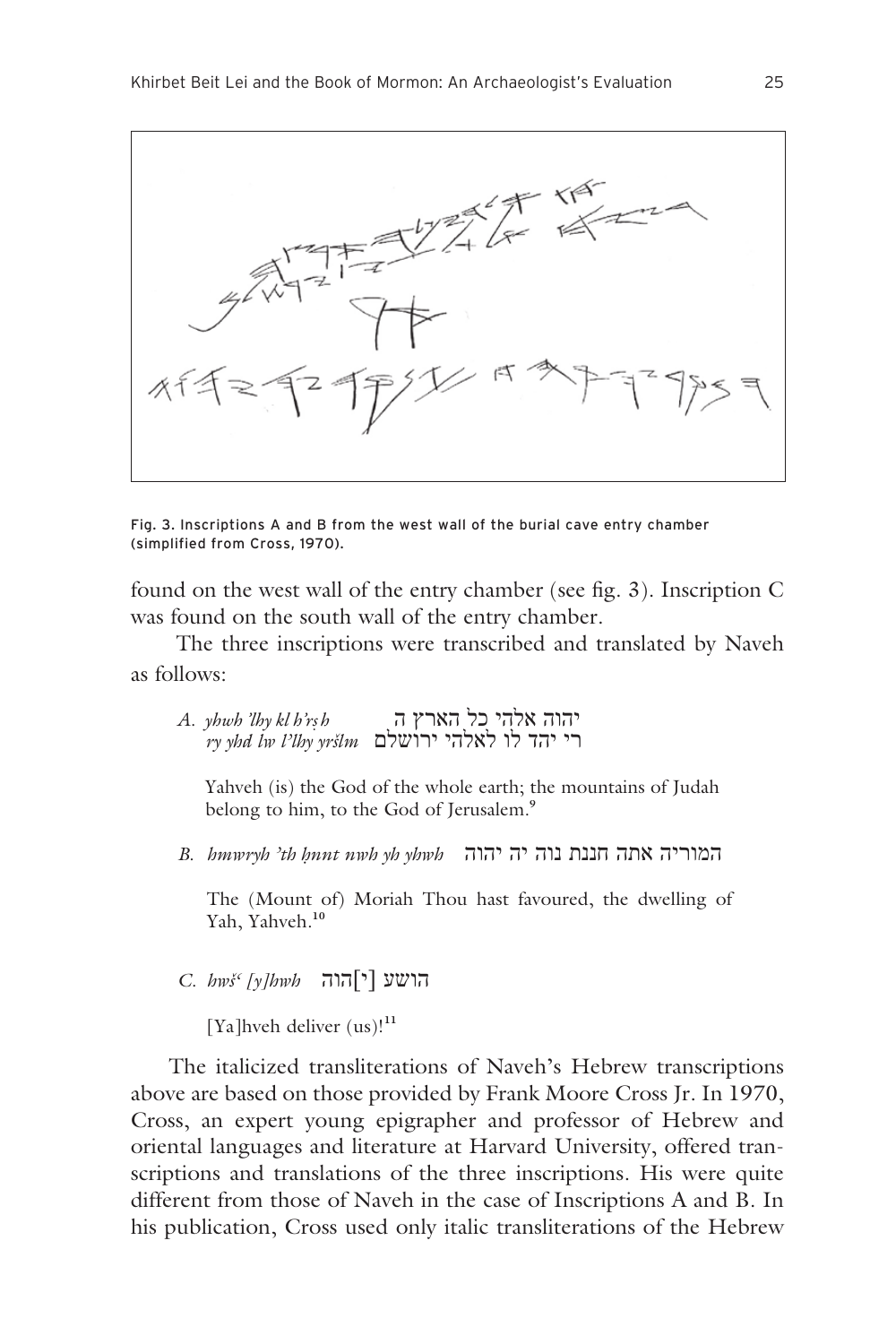text he proposed, along with dot word dividers. He read and vocalized the two lines of Inscription A as three poetic elements, "a rubric and a parallelistic bicolon symmetrically balanced in syllable count."**<sup>12</sup>** He also rendered Inscription B into English in two parallel lines. Cross's readings almost immediately became the authoritative version of the inscriptions throughout the scholarly community:

| A. ['][n]y . yhwh [.] 'lhykh . 'rṣ h<br>'ry . yhdh wg'lty . yršlm |                                                                      |
|-------------------------------------------------------------------|----------------------------------------------------------------------|
| 'ănî yahwê 'elōhêkā                                               | I am Yahweh thy God:                                                 |
| 'ersē 'ārē yĕhūdā                                                 | I will accept the cities of Judah,                                   |
| wěgā'altî yĕrūšālĕm                                               | And will redeem Jerusalem. <sup>13</sup>                             |
| B. ngh yh 'l hnn . ngh yh yhwh                                    | Absolve (us) O merciful God!<br>Absolve (us) O Yahweh! <sup>14</sup> |
| $C.$ hws [y]hwh                                                   | Deliver (us) O Lord <sup>15</sup>                                    |

French scholar and expert epigrapher Andre Lemaire, professor at the Sorbonne in Paris, offered different transcriptions and translations of the Jerusalem Cave inscriptions in 1976. These appeared only in French and remained essentially unknown to Latter-day Saint parties interested in the Beit Lei area. Lemaire read the three inscriptions as follows:

| A. yhwh 'lyh kl h'rs h<br>ry yhwdh l'lhy yršlm | YHWH is the God of all the earth;<br>the moun-<br>tains of Judah belong to the God of<br>Jerusalem. <sup>16</sup> |
|------------------------------------------------|-------------------------------------------------------------------------------------------------------------------|
| B. pad yhwh hnn. nah yh yhwh                   | Intervene, merciful YHWH; Absolve<br>$Yh-YHWH.17$                                                                 |
| $C.$ bws [y]bwb                                | Save, YHWH. <sup>18</sup>                                                                                         |

(These English versions of Lemaire's French renditions were prepared by Ziony Zevit).

Some twenty-five years after Lemaire's contribution appeared, Ziony Zevit, professor of biblical literature and Northwest Semitic languages at the University of Judaism in Los Angeles, offered a fourth set of transcriptions and translations of the burial cave inscriptions. Zevit's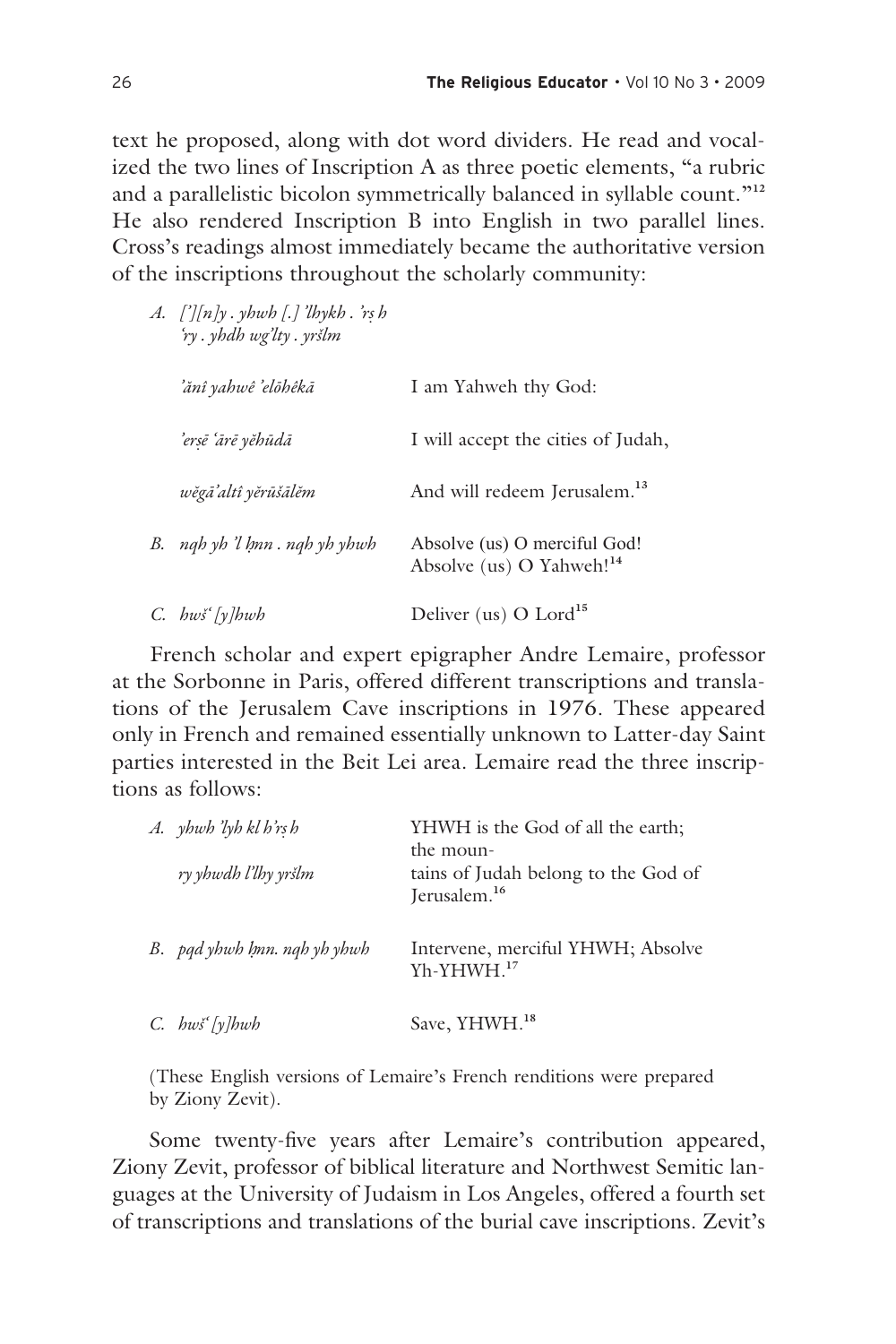readings and renderings, published in 2001, differed significantly from the earlier efforts:

| A. yhwh 'lhy glh 'rsh<br>'rs yhd lw 'l yršlm | YHWH, my god, exposed/laid<br>bare his land.<br>A terror he led for his own sake to<br>Jerusalem. <sup>19</sup> |
|----------------------------------------------|-----------------------------------------------------------------------------------------------------------------|
| B. bmgr yd byb ngb yd ybwb                   | The source smote the hand.<br>Absolve (from culpability) the hand,<br>YHWH. <sup>20</sup>                       |
| $C_h$ hws hwh                                | Save. Destruction. <sup>21</sup>                                                                                |

In his 1963 assessment, Naveh dated the inscriptions to around 700 BC and attributed them to the period during the reign of King Hezekiah when Judah was attacked by the Assyrian forces of Sennacherib.**22** In 1970, however, Cross dated the inscriptions to at least a century later than that, insisting that they could be no earlier than the sixth century BC.**23** For a few years Cross's dates prevailed over Naveh's among the most scholarly observers, but this was changed in 1976 by Lemaire's expert assessment, which dated the inscriptions on paleographic grounds to the 700 BC horizon, just as Naveh had originally proposed.**24** Zevit's in-depth analysis in 2001 took the same position, which is that the inscriptions must be dated to the period of the 701 BC Assyrian attack on Judah.**<sup>25</sup>**

In addition to the inscriptions, six drawings were found on the walls of the entry chamber. These included depictions of three human figures, two ships, and a four-sided enclosure with intersecting lines abutted by a less-defined shape. The human figure on the west wall was the best drawn of the three. It is about 19 cm in height and seems to be depicted in a robe and some sort of headgear. The figure has been interpreted as a soldier, perhaps in a stance of prayer (see fig. 4).

The poorly drawn human figure on the north wall is about 32 cm in height and has been interpreted as holding or playing a lyre (see fig. 5).

The human figure on the east doorjamb of the south wall, the least describable of the drawings, is about 43 cm in height and has been interpreted as being in a stance of prayer (see fig. 6).

The two ships, depicted together in a single scene on the south wall, are each about 20 cm long and feature masts and square sails (see fig. 7).

In terms of dating the drawings, which were likely made at the same time as the inscriptions, no characteristic of the human figures or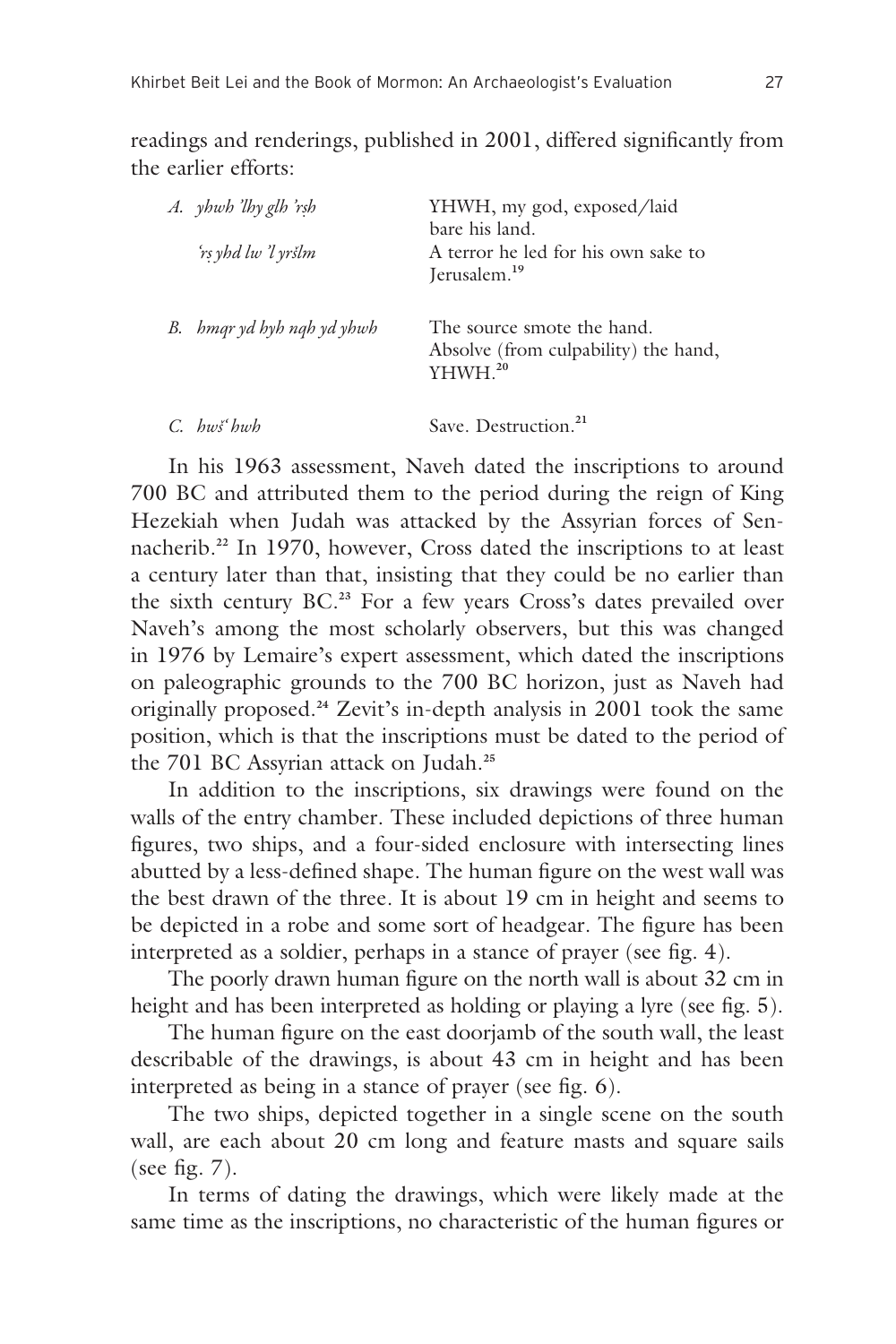

Fig. 4. Human figure with headgear from the west wall of the entry chamber (after Naveh, 1963).





Fig. 5. Human figure holding lyre (?) from north wall of the entry chamber (after Naveh, 1963).

Fig. 6. Human figure from the doorjamb of the south wall of the entry chamber (after Naveh, 1963).

the ships can be exclusively attributed to the period around 700 BC or to the period after 600 BC.

The drawing of the four-sided enclosure on the north wall measures roughly 25 cm square and features intersecting horizontal and vertical lines and a smaller four-sided figure at the intersection of those lines. The Hebrew word orer (אורך), meaning "cursed one," was inscribed near the upper right rounded corner of the enclosure (see fig. 8).

The four-sided enclosure was referred to by Naveh as one of "various circles" among the drawings. In a 1963 footnote, he attributed to Yigael Yadin the suggestion that it might be a schematic depiction of an Assyrian camp.**26** Cross and Lemaire offered no suggestions regarding the drawing. In 2001 Zevit offered a well-developed explanation that the four-sided enclosure was a schematic map of the Judean fortress city of Lachish, and the more rounded entity at the right was a depiction of the Assyrian siege ramp built against the southwest side of the tel on which the city sat.**27** A number of aspects of the drawing support this conclusion. The smaller enclosure within the four-sided enclosure would very likely depict the large palace fortress of Lachish (Level III) at the time of the Assyrian attack in 701 BC. The perpendicular lines within the four-sided enclosure probably depict main streets in the Level III town, the western part of which has been partially revealed by excavation. And the orientation of the map, with east at the top, is in keeping with the well-known biblical idiom where east is the forward direction, while north and south are at the left and right respectively.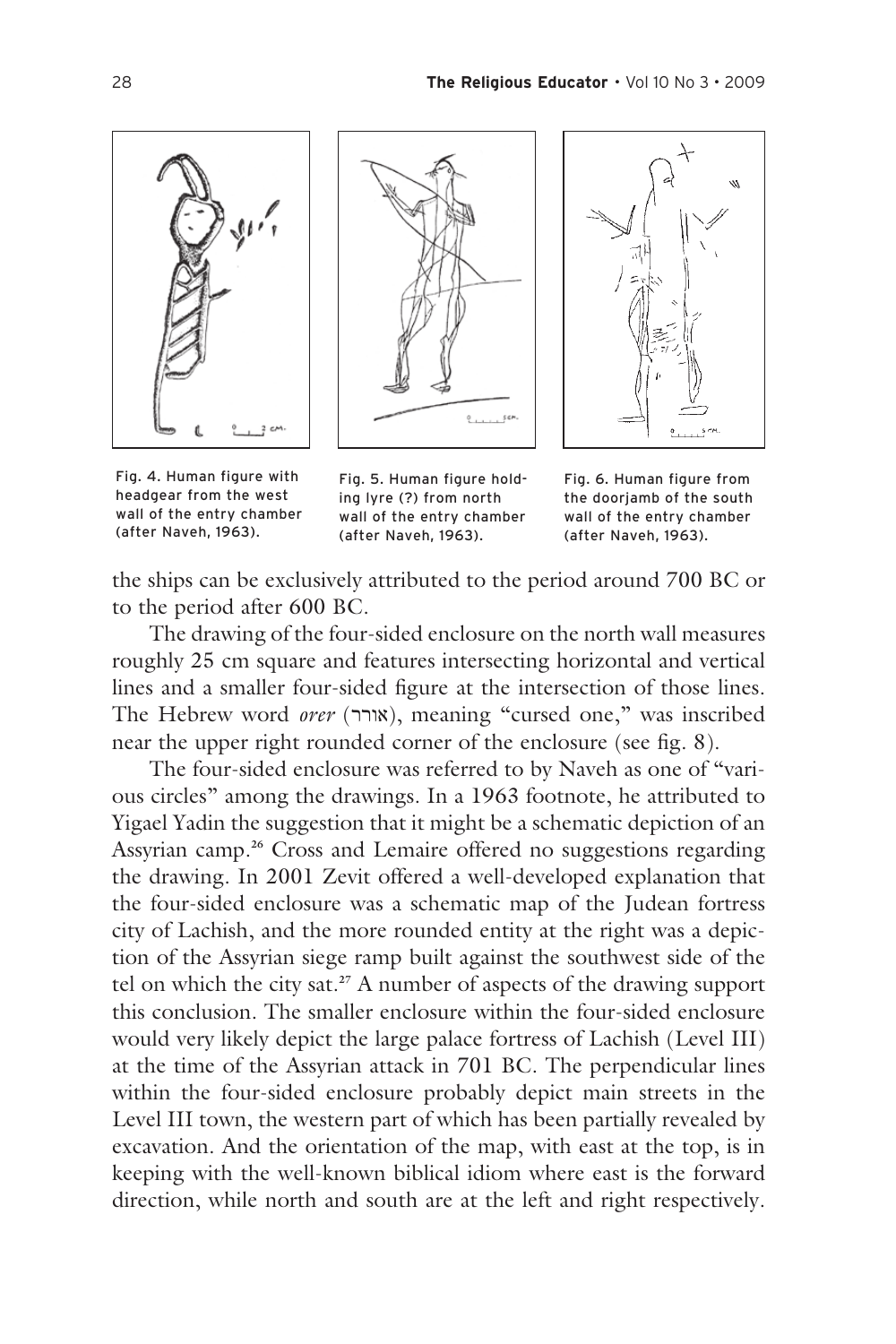

Fig. 7. Depiction of two ships from the south wall of the entry chamber (after Naveh, 1963).





Zevit also noted that the depiction reflects a vista from the hill directly west of Lachish, a vantage from which the Assyrian reliefs of Lachish, which were discovered on the walls of Sennacherib's Nineveh palace, were probably also made.**28** Given the close proximity of Lachish to the Jerusalem Cave, Zevit's suggestions seem quite plausible.

The ruins of the ancient village at Khirbet Beit Lei are located just a few hundred meters north of the Jerusalem Cave. However, archaeological investigation has determined that there is no connection between the burial cave and the ancient village during the periods of its occupation. The ruin was surveyed by Israeli archaeologist Yehuda Dagan during the late 1970s as part of a general survey of the Judean hill country. Dagan's survey determined that the village was first settled during the Hellenistic period (beginning 332 BC) and continued through the Roman and Byzantine periods and into the Early Arab period (seventh to eighth centuries AD), after which it was abandoned for several centuries. The village was reoccupied during the Mameluke period (thirteenth to fifteenth centuries AD), but was permanently abandoned thereafter. Dagan found no pottery samples which would suggest that the site had been a settlement during Iron Age II (the period to which the nearby burial cave is dated).

A Byzantine-period church complex was excavated at Khirbet Beit Lei in two short seasons (December 1983 and May 1986) by Joseph Patrich and Yoram Tsafrir of the Hebrew University of Jerusalem.**<sup>29</sup>** Part of the financing for this operation was provided by a private Latter-day Saint group from the United States, organized by Skousen, who was very interested in seeing the excavation of the village ruins take place. The church building itself was 20.4 meters long and 13.9 meters wide and featured a spectacular mosaic floor with numerous geometric, floral, and animated artistic motifs. One of the depictions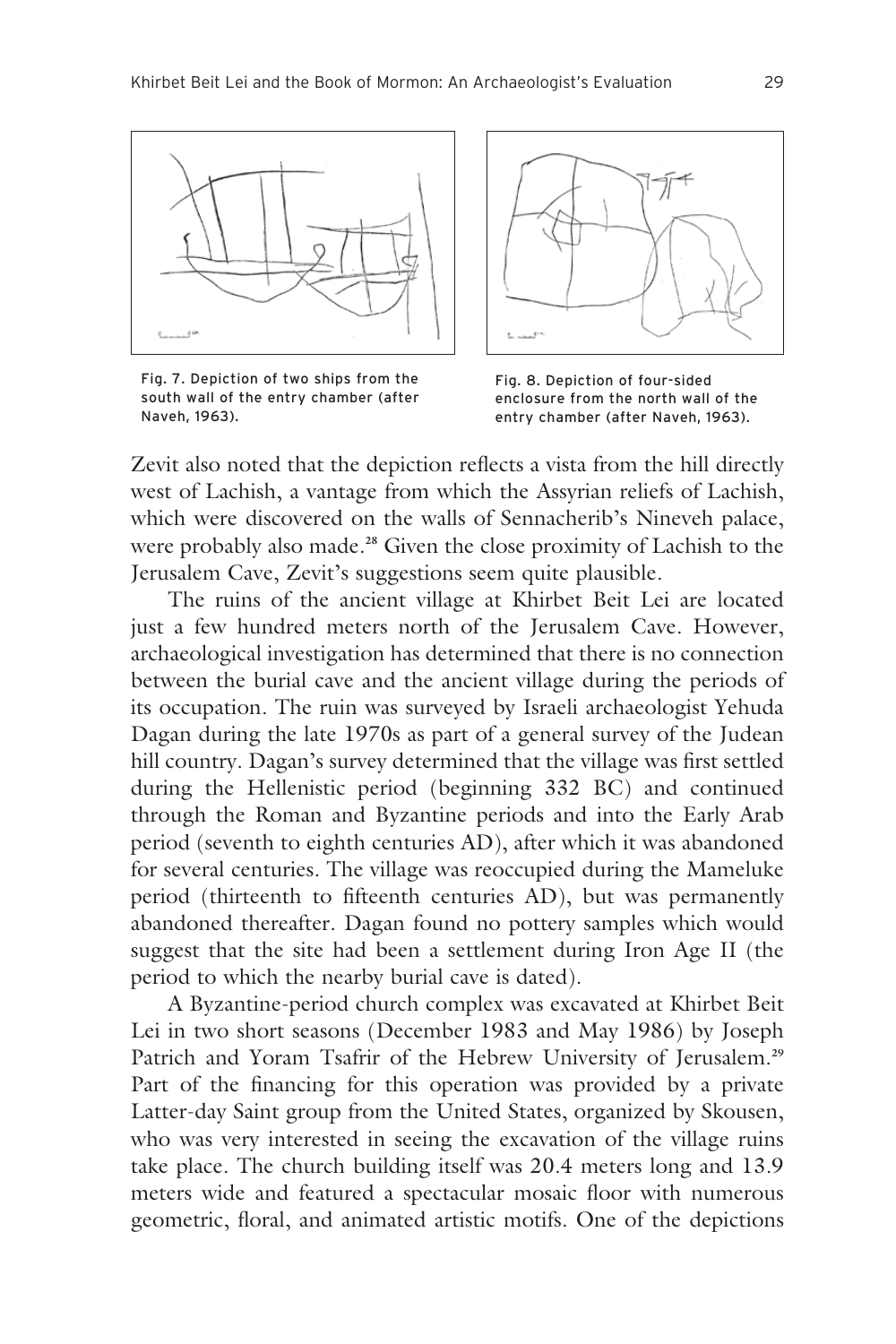

Fig. 9. Plan of excavations at Tel Lachish (east at top). Numbers 1–3 represent the Iron II-B (Level III) palace and parade yard. Number 9 represents the excavated portion of the Assyrian siege ramp from 701 BC. Compare fig. 8, where the four-sided enclosure may represent Lachish Level III, and the circle to the right the Assyrian siege ramp. Adapted from Ogden and Chadwick, The Holy Land, 252.

was of a sail-driven ship with a single fisherman aboard. Human and animal depictions in the mosaics were disfigured, probably by order of Muslim rulers during the eighth century, following the Islamic conquest of the region. Greek inscriptions were also among the depictions in the mosaic floor. The dedicatory inscription, found within a mosaic circle, reads, "Azizos and Cyriacos, with their blessing, dedicated the sanctuary." Another inscription states, "Epanagia dedicated the mosaic to the repose and memory of Aetius." Yet another reads, "The Lord Jesus Christ, give repost to your maidservant Theclon." A fourth, found near the baptismal font of the church, simply says, "Light of the righteous in all" (based on Proverbs 13:9), and a fifth reads, "The Lord will keep your going out and your coming in" (based on Psalm 121:8). An olive press, a wine press, and a Byzantine burial cave were also uncovered near the church.**<sup>30</sup>**

A project to excavate additional parts of the village began in 2005 under the direction of Israeli archaeologists Oren Gutfeld and Yakov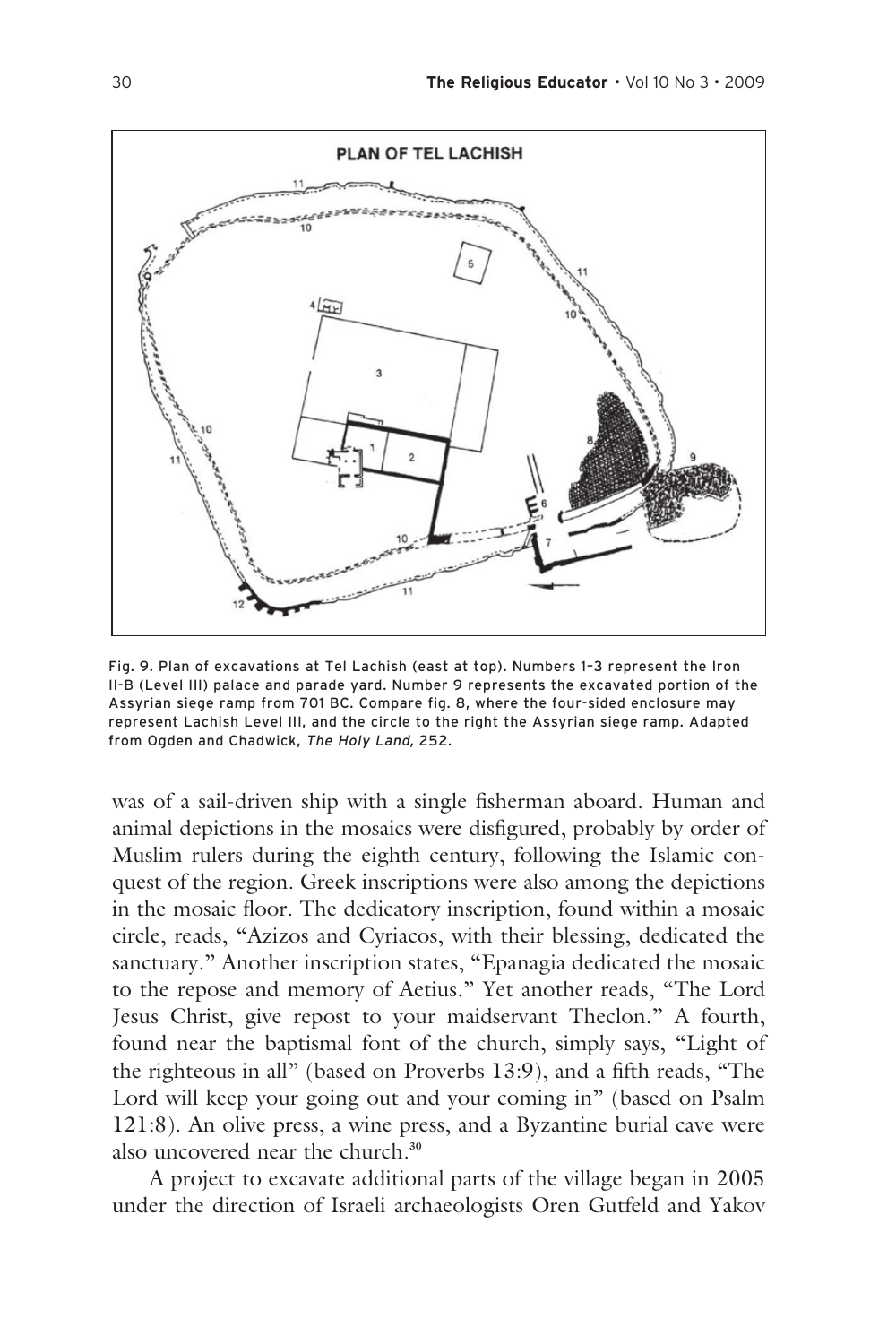Kalman.**31** The project is heavily funded by the private Beit Lehi group, organized and directed by Glenn Kimber. Volunteer labor is provided by young Latter-day Saints who periodically travel to Israel with Kimber. As of this writing (late 2008), no publication of any of the findings of this project has occurred in any recognized archaeological journal, including the Israel Antiquities Authority's *Excavations and Surveys in Israel* series.**32** In the past, amateur descriptions of some of the excavation activities and findings at the site have appeared on two nowdiscontinued Web sites sponsored by Kimber (http://www.beitlehi. com and http://www.beitlehi.org).**33** However, in November of 2008 a concise and professionally written report of the May and October 2008 excavation seasons at Khirbet Beit Lei written by Gutfeld and Michal Haber (an area supervisor at the excavation) appeared on another of Kimber's Web sites, http://www.beitlehifoundation.org. The report details subterranean finds from the Hellenistic period (third and second centuries BC) as well as the early Roman period (first century BC and first century AD) and a building that may have been in use in the early Roman period. The main architectural components of the village ruins date from the Mameluke period (thirteenth to fifteenth centuries AD). Interestingly, Gutfeld and Haber suggest that the site came under ancient Jewish control shortly before 100 BC, during the time of John Hyrcanus's rule over Judea, suggesting that the site, like nearby Mareshah, had been controlled by Hellenistic Gentiles prior to that time. No finds whatsoever were mentioned as dating to the Iron Age periods.**34** The fact that no remains at the site date from the period of the kingdom of Judah (tenth to sixth centuries BC, Iron Age II), combined with the suggestion that the earliest Jewish control of the site only began around 100 BC (lasting only until the Roman war against Judea, which ended in AD 70), suggest that Jewish occupation of the site was relatively short lived.

In August of 2008, excavation codirector Yakov Kalman accompanied the author of this article on an extensive personal tour of the Khirbet Beit Lei excavation site, highlighting and explaining all of the project's finds. These included an impressive subterranean olive oil pressing installation and a large subterranean columbarium (a manmade dovecote), both dating to the Hellenistic and Roman periods. The ruins visible above ground, both those excavated and those awaiting excavation, are dated to the Mameluke period (thirteenth to fifteenth centuries AD), and no pottery nor other finds of any kind date earlier than the Hellenistic period (which is to say that there are no remains and no evidence whatsoever that the site was a settlement prior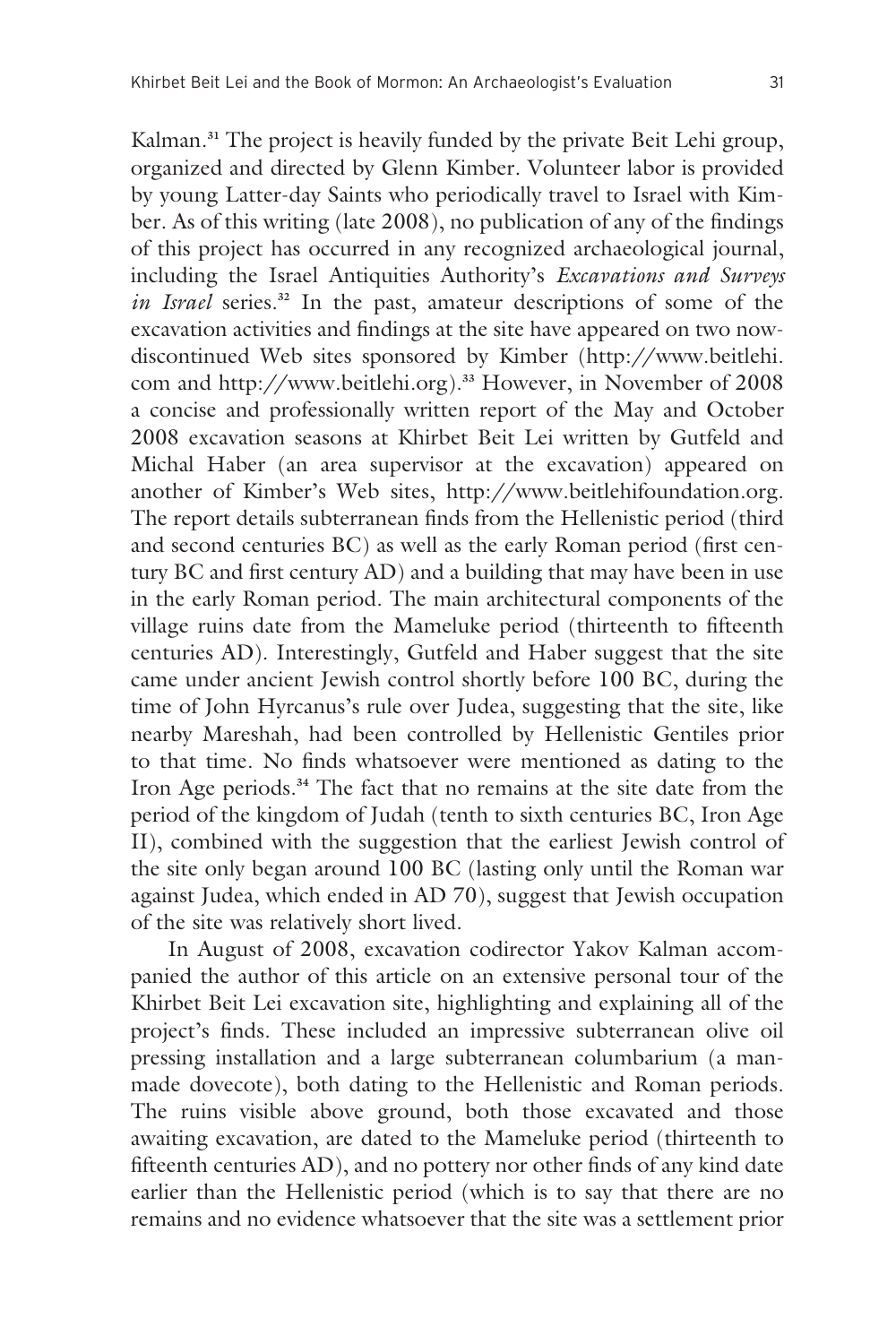to 332 BC). When asked specifically about pottery or other remains from the Iron Age II periods, Kalman answered that not even a single sherd of Iron Age II pottery had been recovered anywhere on the site. His description paralleled that of Gutfeld and Haber's 2008 report, as well as that of Dagan's earlier survey at the site: "The survey revealed that the ruin had been inhabited from the Hellenistic to the Mameluke period. No remains of an Iron Age settlement were found."**<sup>35</sup>**

## **Latter-day Saint Publications and Media about Khirbet Beit Lei**

Having covered the brief history and results of archaeological exploration at the Jerusalem Cave and Khirbet Beit Lei, let us return to what has been said in publications and media produced over the years by Latter-day Saint parties interested in the site.

The very first treatment on the subject of Beit Lehi for a Latter-day Saint audience was prepared by Israeli anthropologist Joseph Ginat. Entitled "The Cave at Khirbet Beit Lei," it was delivered as a paper at a BYU symposium in October of 1971,**36** then published in the *Newsletter and Proceedings of the Society for Early Historical Archaeology* in April of 1972. In the essay, Ginat specifically identified the Beit Lei site as the place called Lehi in the story of Samson, noting the account in Judges 15. He insisted that "'Lei' and 'Lehi' are equivalent," asserting that "the word *lehi* (*lei*) means 'cheek' in both Hebrew and Arabic," and concluded that "the name Khirbet Beit Lei means 'Ruin of the House of Lehi.'"**<sup>37</sup>**

With regard to the cave, however, Ginat did not discuss its primary function as a burial site, glossing over the issue by saying only that the site's original excavator, Naveh, "concludes that this cave is a tomb." Instead, Ginat's focus was on the inscriptions and drawings found on the walls of the tomb's entry chamber. Citing the translations offered in 1970 by Cross, who identified one of inscriptions as "the citation of a lost prophecy,"**38** Ginat suggested they were "written there by someone fleeing before the Babylonian invaders who destroyed Judah and its capital city in 587 BC—perhaps even by a prophet or his secretary escaping from Jerusalem."**39** Ginat's conclusion was that "if we add together the inscriptions, the praying figure, and the ships, the sum of them all indeed seems significant, especially in this particular cave, located down from Jerusalem and in the fields of the ancient House of Lehi (Lei)."**<sup>40</sup>**

The obvious implication for Ginat's Latter-day Saint audience, that the Beit Lei area must be connected with the Book of Mormon prophet Lehi, his family, "the land of his inheritance" (1 Nephi 2:4),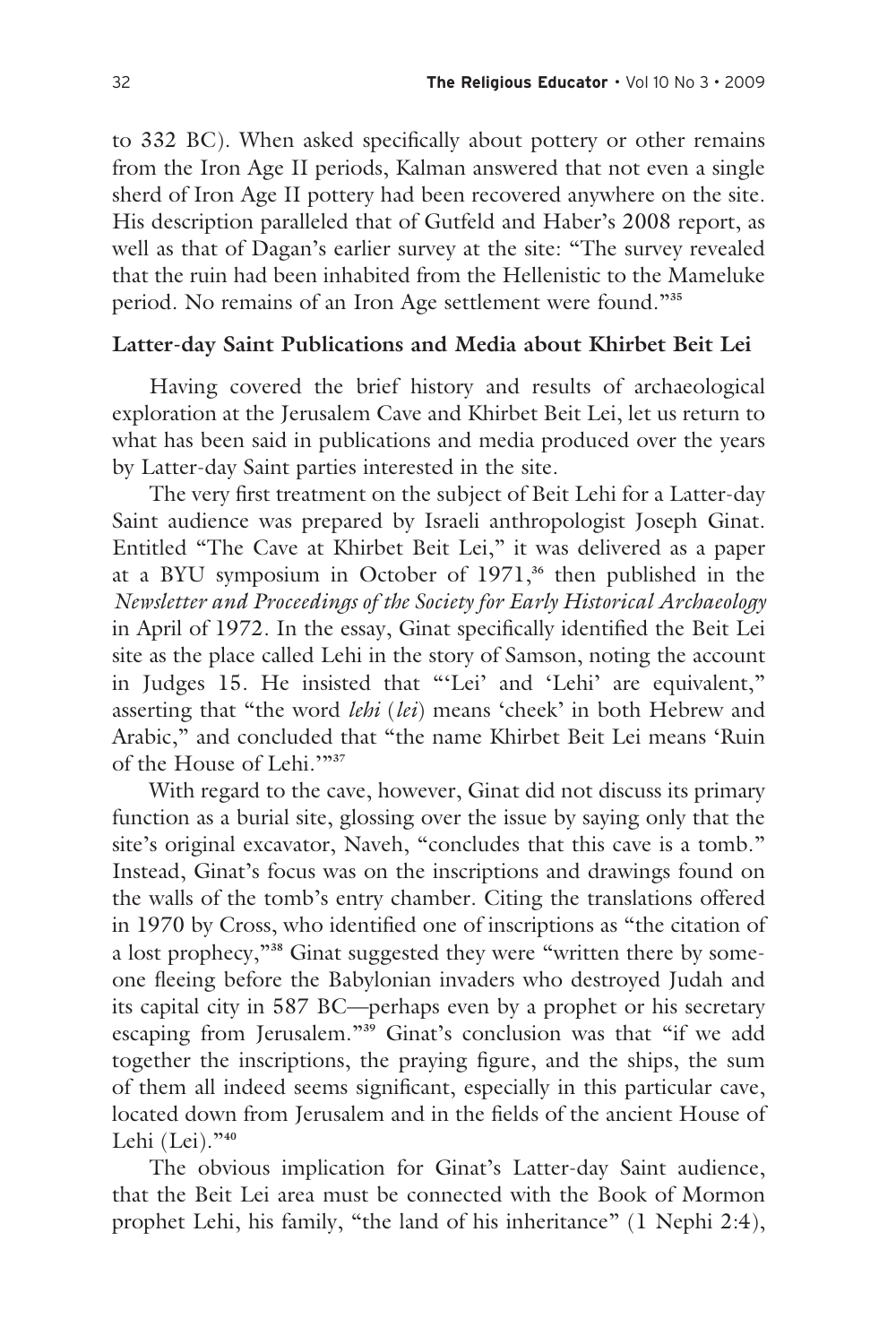and his sons hiding themselves in "the cavity of a rock" (1 Nephi 3:27) is noted by the editor of the *Newsletter* (Ross T. Christensen) in a paragraph following Ginat's essay.**<sup>41</sup>**

The account of the "treasure cave" at the "house of Lehi" and Ginat's discovery of the Arab sage who spoke of an ancient prophet at the site spread throughout the Latter-day Saint community during the early 1970s. Within a year of the publication of Ginat's essay, Latter-day Saint writers were spreading the word. In 1973, a two-page summary of issues surrounding the Lehi Cave and proposed Book of Mormon connections was included in LaMar C. Berrett's impressive and groundbreaking volume entitled *Discovering the Biblical World*. Under the heading "Jerusalem Cave (Lehi Cave), *Khirbet Beit Lei (Bayt Layy)*," Berrett clearly identified the cave as a burial site and summarized the analysis of its inscriptions from both Naveh and Cross. (The latter had used the spelling "Bayt Layy" in his 1970 article.)**<sup>42</sup>** Berrett noted Cross's "speculation that one inscription is the citation of a lost prophecy and that the companion inscriptions were written by a refugee fleeing the Chaldeans who conquered Judah and destroyed Jerusalem." Berrett also included Cross's specific suggestion "that we should suppress the temptation to consider the oracle and the petitions the work of a prophet or his scribe fleeing Jerusalem." But Berrett also linked the site to Book of Mormon references about Lehi fleeing Jerusalem, Lehi's sons fleeing from Laban, and his sons hiding in the cavity of a rock.**<sup>43</sup>**

In 1974, reports of Beit Lehi and the Lehi Cave found their way into the *Ensign*, the official magazine of The Church of Jesus Christ of Latter-day Saints.**44** An article entitled "Archaeology Reveals Old Testament History" by Ross T. Christensen and Ruth R. Christensen, which surveyed a few biblically connected sites and finds in Israel, included a short description of the inscriptions and drawings from the tomb near Khirbet Beit Lei.**45** The Christensens also equated Beit Lei with the biblical place Lehi in the Samson story (see Judges 15:9), and mentioned the idea of the Beit Lei area having been the prophet Lehi's land of inheritance (see 1 Nephi 3:16) and the cave having been "the cavity of a rock" where Lehi's sons hid from Laban (1 Nephi 3:27).**<sup>46</sup>** In 1978, Vernon W. Mattson's small book *The Dead Sea Scrolls and Other Important Discoveries* included a short chapter on Khirbet Beit Lei, repeating the earlier propositions.**<sup>47</sup>**

By 1982, however, Berrett had reconsidered the wisdom of linking Beit Lei to the story of Lehi in the Book of Mormon. Having spent a considerable amount of time and experience teaching and traveling in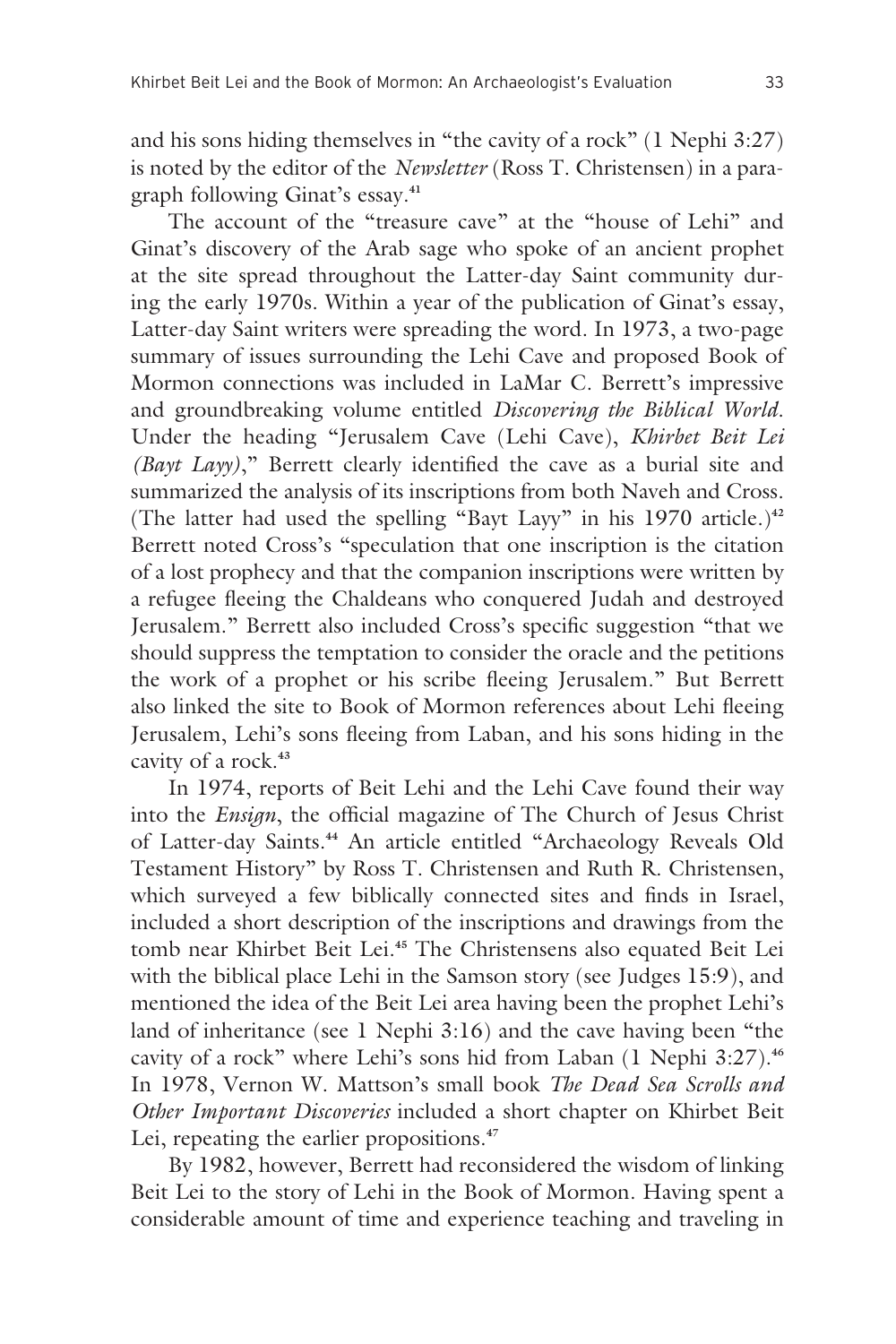Israel, he prepared a paper entitled "The So-Called Lehi Cave" which pointed out weaknesses he felt existed in the claims of Beit Lehi advocates.**48** The seven-page, single-spaced paper circulated as a FARMS reprint and was the first genuine critique of the Lehi Cave theories. In it, Berrett reviewed the findings in the burial cave, including the skeletal remains and the drawings and inscriptions, citing the publications by both Naveh and Cross. Berrett then explored problems in linking the burial cave, its location, its drawings, and its inscriptions to the account of 1 Nephi. He reported his visits to the site in Israel and his conversations with two local Arab men (Mahmud Ali Hassan Giawi and Nimer Suleiman Bashir) who also believed that the ruins at Beit Lei were named for "an ancient prophet named 'Lei' [who] judged his people in that locality."**49** Though he seemed to accept the idea that the names Lei and Lehi were equivalent,**50** Berrett concluded that the totality of his research caused him to regard "any connection between this burial cave and the Book of Mormon [as] highly unlikely."**<sup>51</sup>**

A 1985 essay published by William A. Johnson in *Sunstone* also took issue with much of what was being spread around the Latter-day Saint community regarding Beit Lei. Entitled "Lessons Learned from Lehi's Cave," Johnson's amateur assessment briefly reviewed the discovery and findings connected with the Jerusalem Cave, as well as a variety of Mormon claims that were being made about the site by the mid-1980s.**52** He accepted without objection the notion that the Arabic *Lei* was the equivalent of the Hebrew *Lehi*, but also contrasted some of the arguments of Ginat and Berrett. Johnson concluded that "whether or not Lehi stayed in a cave in Khirbet Beit Lei is arguable. What is not arguable, however, is that many of the claims made about Lehi's Cave have been exaggerated."**<sup>53</sup>**

Lehi Cave advocates responded strongly and impressively in 1986 with the production and release of the previously mentioned thirtyminute video presentation entitled *The Lehi Cave*, which featured Skousen and Ginat and highlighted not only the burial cave but also the initial excavation finds at the Byzantine chapel. Thousands of copies of that video have been sold.**54** But just two years after the film's debut, a major scholarly figure in the story of the Jerusalem Cave responded.

In November of 1988 a number of letters about the Book of Mormon appeared in the "Queries and Comments" section of the widely circulated popular magazine *Biblical Archaeology Review*. Though *BAR*, as it is commonly called, is not a Latter-day Saint publication, the discussion was specifically Book of Mormon–oriented. One of the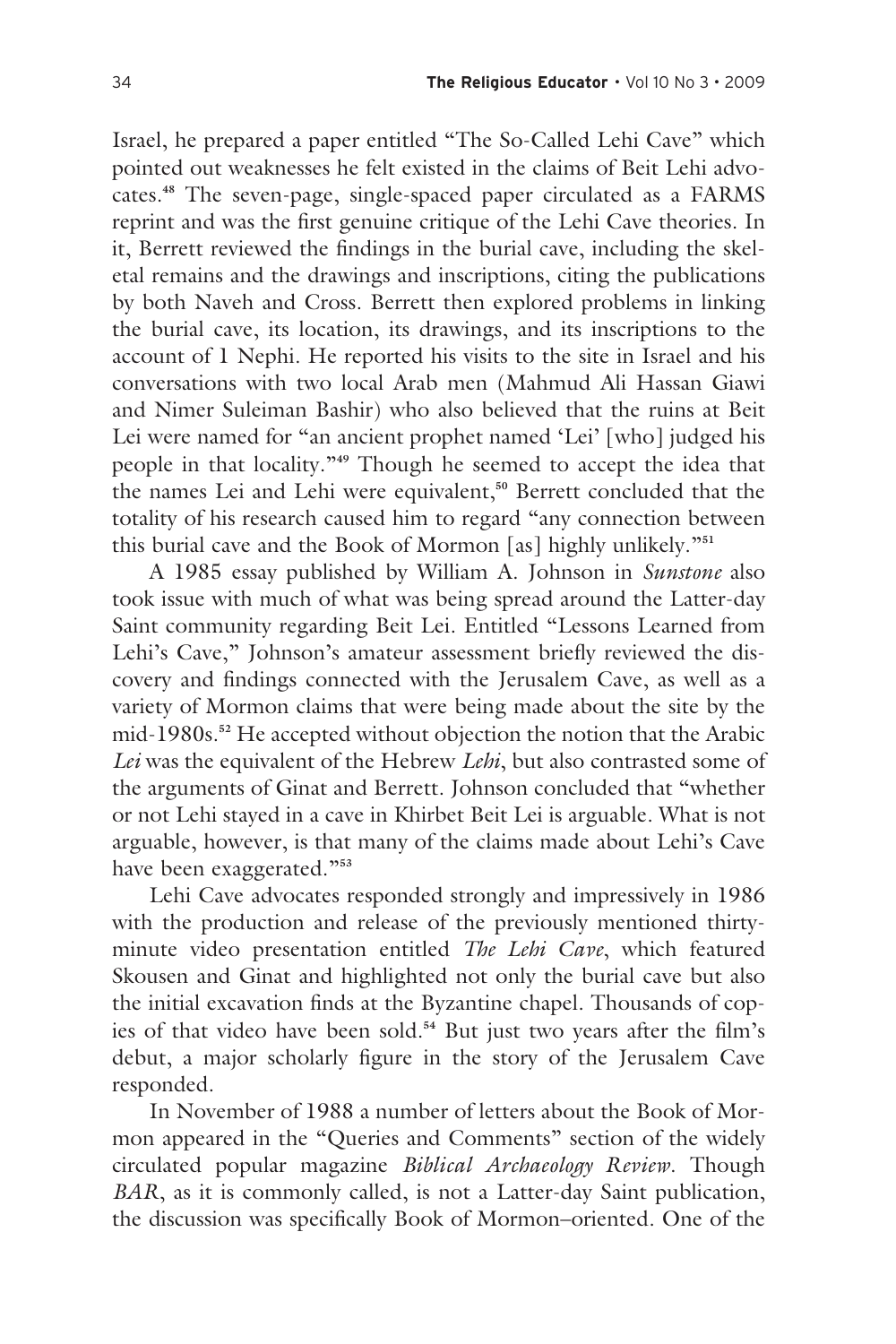letters inquired about "Beit Lehi" and the burial cave inscriptions. The response by editor Hershel Shanks was informational and cautious. In dealing with the place-name, he noted, "The name of the site is not Beit Lehi . . . but Beit Lei, or, in its older Arabic form, Bayt Layy."**<sup>55</sup>** Shanks then added a response to the question prepared by Professor Cross himself, whose 1970 translation of the inscriptions had appeared in materials produced by Beit Lehi advocates. Cross was quite direct in his assessment of the name issue:

As you know, the site of Khirbet Beit Lei (older Layy) was connected by Mormon authors with Biblical Lehi (see Judges 15) and ultimately with the Mormon figure Lehi. The connection of the name Lei with Lehi is based on a linguistic blunder, however. The Arabic Lei, classical Arabic Layy, is based on a root *lwy,* and means "bend, twist," etc. Hebrew Lehi, on the other hand, is based on the Semitic root *lhy*, meaning "jaw." And *lyy* and *llyy* cannot be confused in Semitic. The h is a strong laryngeal spirant in Semitic, somewhat like ch in German Buch or ch in Scottish loch. Neither Naveh nor I would for a moment support the equation  $layy = lehi$ , any more than we would confuse (Robert E.) Lee with (John) Locke. I should add that when lecturing at Brigham Young University I discussed these issues in detail and made clear my name was not to be associated with such popular, unscholarly claims.**<sup>56</sup>**

Several years later this information had not seemed to affect the discussion of the site in Latter-day Saint circles. In 1996, Berrett revised his book *Discovering the World of the Bible* with a new coauthor, D. Kelly Ogden. The title of their concise summary dropped the term "Lehi Cave" and simply read "Jerusalem Cave, *Khirbet Beit Lei (Bayt Layy*)." The short report is decidedly more skeptical than the 1973 version, more along the lines of Berrett's 1982 FARMS report, and finds no evidence for any connection of the site with the story of Lehi in the Book of Mormon.**57** But no mention is made of the fact that Arabic *lei (layy)* is not the same as Hebrew *lehi*. The same is true for a short article by Berrett in the *Journal of Book of Mormon Studies* in 1999.**<sup>58</sup>** Like the 1982 FARMS report, the 1999 article was entitled "The So-Called Lehi Cave" and covered most of the same issues as its earlier namesake, concluding that there was little chance of any relationship between the Jerusalem Cave area and the Book of Mormon. But again, the difference between Hebrew *le∏i* and Arabic *lei* was not addressed.

Finally, in 2004 I published a chapter entitled "Lehi's House at Jerusalem and the Land of His Inheritance" in the book *Glimpses of Lehi's Jerusalem,* in which I briefly explained why the "land of inheritance" cannot have been in the Beit Lei area.**59** Then, in a 2006 response entitled "An Archaeologist's View" that appeared in the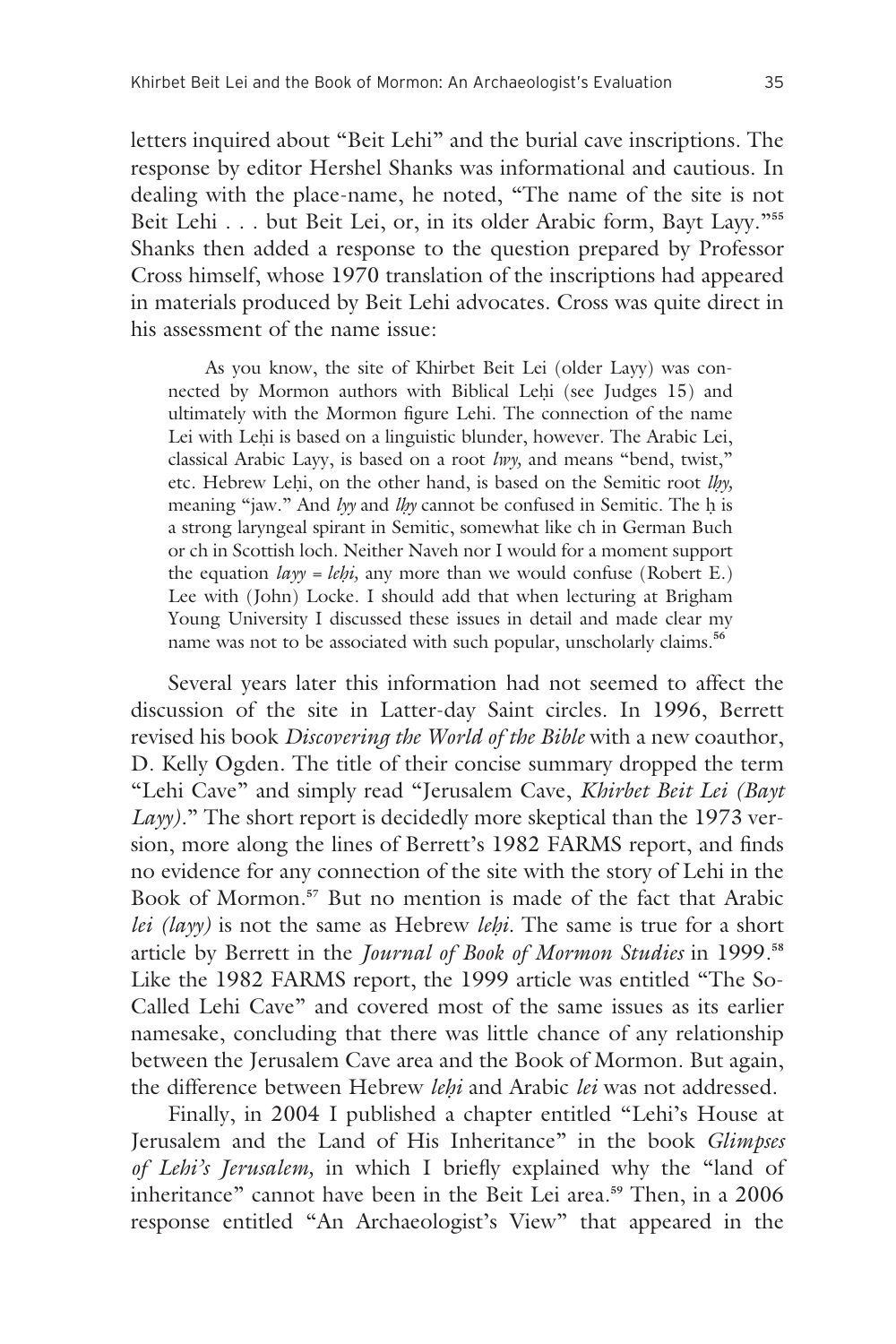*Journal of Book of Mormon Studies,* I stated categorically that the term *lei* is not the same as the name Lehi and that the Beit Lei area could not have played any part in the 1 Nephi story. I gave further details in four endnotes to the article, including a citation of Cross's 1988 remarks in *Biblical Archaeology Review* about the dissimilarity of the Arabic *lei* and Hebrew *lehi*.<sup>60</sup> I noted there:

Additionally, we can say with virtual certainty that certain areas in Israel, often presented to Latter-day Saint tourists as having been associated with Lehi and his family, were not connected with them at all. For example, the so-called *Beit Lei* area, located in the Judean hills about 25 miles southwest of Jerusalem, cannot have been an area where Lehi owned land or lived. The Arabic term *lei* is not to be confused with the Hebrew name *Lehi*. *Beit Lei* is an Arabic toponym pronounced "bait lay." But in Hebrew the site is known as *Beyt Loya*, and neither placename is equivalent to the Hebrew name *Lehi*. Students of the Book of Mormon should be wary of claims about a so-called Lehi Cave or an alleged City of Lehi or Beit Lehi in the hills of Judah. These claims are entirely spurious.**<sup>61</sup>**

## **Questions and Answers: An Archaeologist's Evaluation**

The foregoing review of all pertinent facts and literature on the Jerusalem Cave and Khirbet Beit Lei, scholarly and otherwise, has been a lengthy but necessary exercise on the way to deal with the several questions that must be asked about the Lehi Cave and Beit Lehi claims. Finally, we are now in a position to both address and answer those questions:

*Question 1:* Is the term *Beit Lehi* a correct or legitimate translation or rendering of the Arabic place-name *Beit Lei*?

*Answer:* No. As previously explained, the Arabic term *lei* (pronounced "lay*"*) means "twisting" or "bending," and it is not the same as the Hebrew term *leḥi* (לחי), pronounced "lĕkhi") which means "jaw" or "cheek." This was verified not only in the 1988 assessment of Cross, but also in 2008 by three Arabic language scholars, all professors at BYU.**62** The original 1971 equation of *lei* with *lehi* by Ginat was, to use the description of Cross, a "linguistic blunder." Its perpetuation by so many others for nearly four decades now has been an even bigger blunder.

*Question 2:* Even though the Arabic *lei* is not the same as the Hebrew *lehi*, could the area nonetheless have been the place of Lehi or the place Ramath-lehi mentioned in the story of Samson? (see Judges 15:9–19).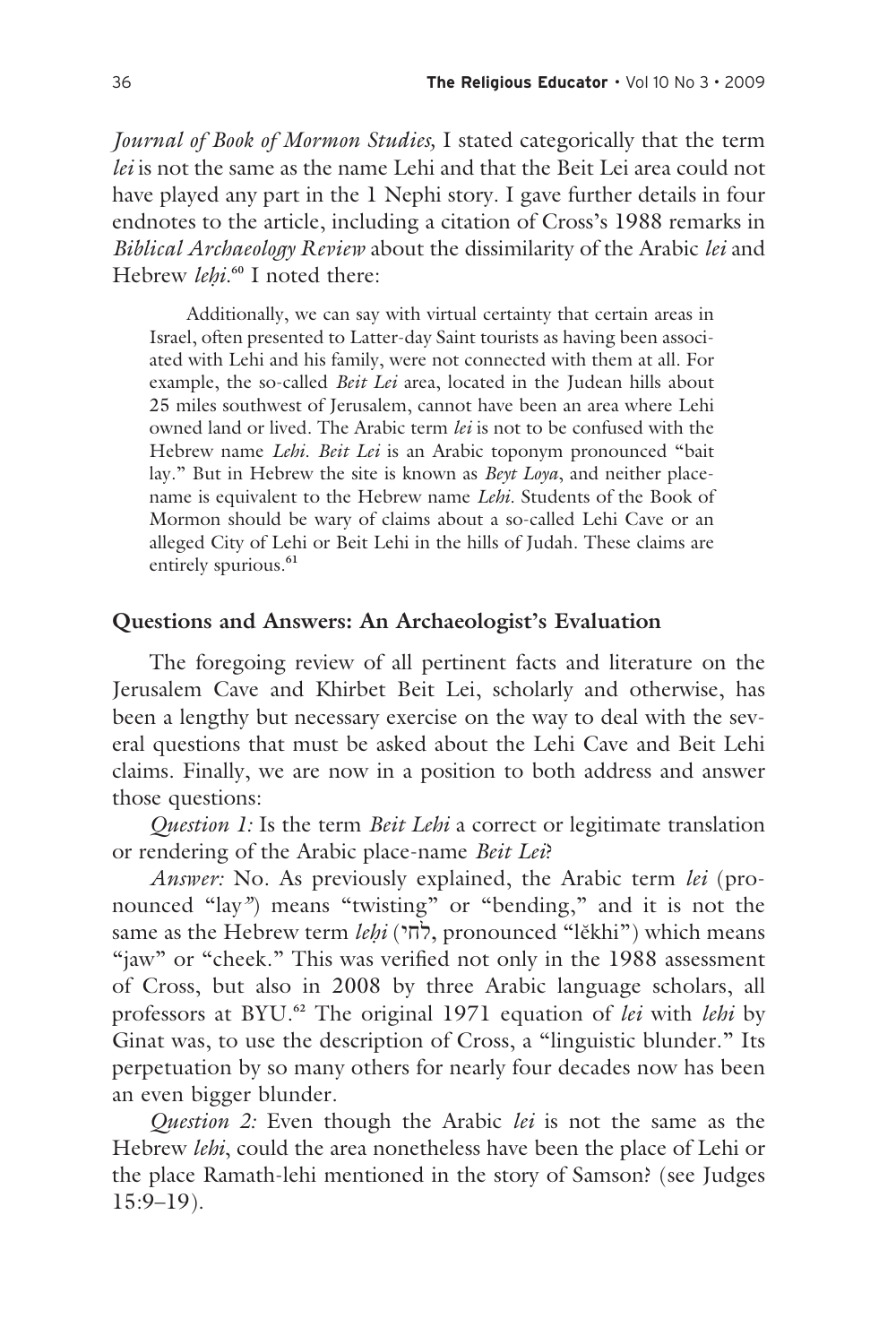*Answer:* No. Samson's Lehi was most likely located in the hills surrounding the Sorek Valley as it runs east of Beit Shemesh. Almost all of the action in the story of Samson prior to his battle at Lehi had occurred in the Sorek Valley area, some twenty kilometers (by air) north of Khirbet Beit Lei. Samson's activities took place between Timnah (Timnath in Judges 14:1) at the west end of the Sorek Valley, and the Zorah/Eshtaol area near Beit Shemesh ("the camp of Dan" in Judges 13:25) further east in the Sorek Valley. The place called Etam, where Samson was located at the time the Philistines "spread themselves in Lehi" (Judges 15:8–9), is located by almost all historical geographers at Khirbet el-Khokh in the Judean hills near Bethlehem.**63** Since Etam and Lehi must have been in reasonable proximity to each other in the context of the account in Judges 15, this means that the site of Lehi cannot have been as far south as Khirbet Beit Lei. It would have made no sense for Philistines to come to the Beit Lei area if they wished to challenge the men of Judah near Samson's location at Etam. No Bible atlas in print places the Lehi of Judges 15 anywhere near Khirbet Beit Lei, and no historical geographer I know would do so either. The Beit Lei area simply cannot have been the place Lehi in the Samson story.

*Question 3:* Can an old well near Khirbet Beit Lei be the place called En-hakkore (see Judges 15:19), which the Samson story places at Lehi?**<sup>64</sup>**

*Answer:* No. Since Beit Lei cannot have been Samson's Lehi, the well near Beit Lei cannot have been involved in the story. Furthermore, the term *En-hakkore* means "the spring of him who calls" (Hebrew *en* or *ein* means "spring," not "well"). The well near Beit Lei, which probably dates no earlier than the Roman period in any event, cannot properly be characterized as a spring.

*Question 4:* Was there any ancient Israelite or Jewish settlement at Khirbet Beit Lei during the time of biblical Samson (ca. 1100 BC; Iron Age I) or during the time of the Book of Mormon prophet Lehi (ca. 600 BC; Iron Age II)?

*Answer:* No. The archaeological survey of Khirbet Beit Lei carried out by Yehuda Dagan in the 1970s revealed no evidence of any Iron Age I or Iron Age II settlement at the site. This was confirmed by the archaeological excavations of Joseph Patrich and Yoram Tsafrir in the 1980s and by the current excavations being carried out by Oren Gutfeld and Yakov Kalman. Not even a single sherd of Iron Age I or II pottery has been found at Khirbet Beit Lei, nor any architectural component from those periods. There was no city, nor town, nor village,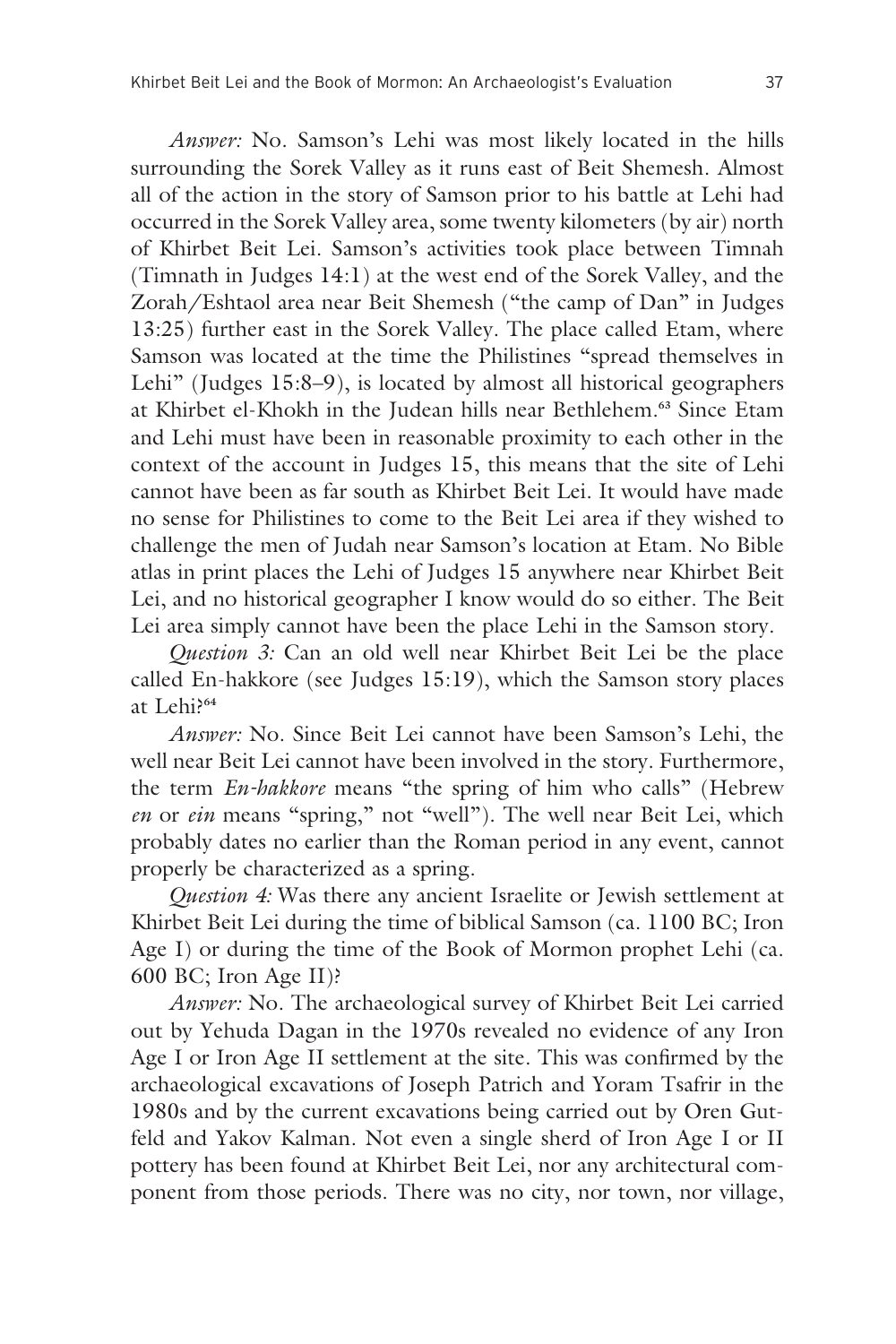nor private estate at Khirbet Beit Lei during the time of Samson or of the prophet Lehi.

*Question 5:* So could there have been any kind of settlement at Khirbet Beit Lei around 600 BC that could be called a city of Lehi or Beit Lehi, or was there any community at the site around 600 BC in which Lehi might have prophesied or served as a judge?

*Answer:* No city or town; no community at all. No one lived at the site in 600 BC.

*Question 6:* Although there was no Iron Age II architecture, pottery, or remains of any kind and no sign of human habitation prior to 300 BC, is there a chance that Khirbet Beit Lei could have been the "land of . . . inheritance" (1 Nephi 2:4; 3:16, 22) of Lehi and his sons?

*Answer:* It is extremely unlikely. In addition to the fact that no sign of Iron Age II occupation exists at the site, the Assyrian attack on Judah in 701 BC with its accompanying destruction and deportation of every community outside Jerusalem, combined with the (Assyrianmandated) Philistine occupation of the Judean Shephelah (low hills) during most of the seventh century BC, simply makes any case for Lehi having owned land anywhere in Judah outside Jerusalem quite weak. As noted in a previous study, the location of Lehi's land of inheritance was probably in the ancient tribal region of western Manasseh (that is to say, in Manasseh on the west side of the Jordan River).**<sup>65</sup>**

*Question 7:* When was the village at Khirbet Beit Lei an active community?

*Answer:* All of the archaeologists above affirm that the site was first utilized as an oil-pressing complex during the Hellenistic and early Roman periods (ca. 300 BC to AD 70). Underground oil presses and dovecotes have been excavated at the site by Gutfeld and Kalman. Later, during the Byzantine period (fourth to sixth centuries AD), the site was used as a Christian monastic complex with an elaborately decorated chapel, which was excavated by Patrich and Tsafrir. The site seems to have been abandoned thereafter until it was resettled and built up as an Arab village during the Mameluke period (thirteenth to fifteenth centuries AD). The ruins of houses and public buildings from this era have been cleared by Gutfeld and Kalman; pottery remains from the Hellenistic, Roman, Byzantine, and Mameluke periods have been recovered from all over the site.

*Question 8:* Was Khirbet Beit Lei ever a Jewish site?

*Answer:* Possibly. According to Gutfeld, the site seems to have been taken over by Jewish forces during the time of John Hyrcanus, around 100 BC. The site may have been used by Jews of Judea from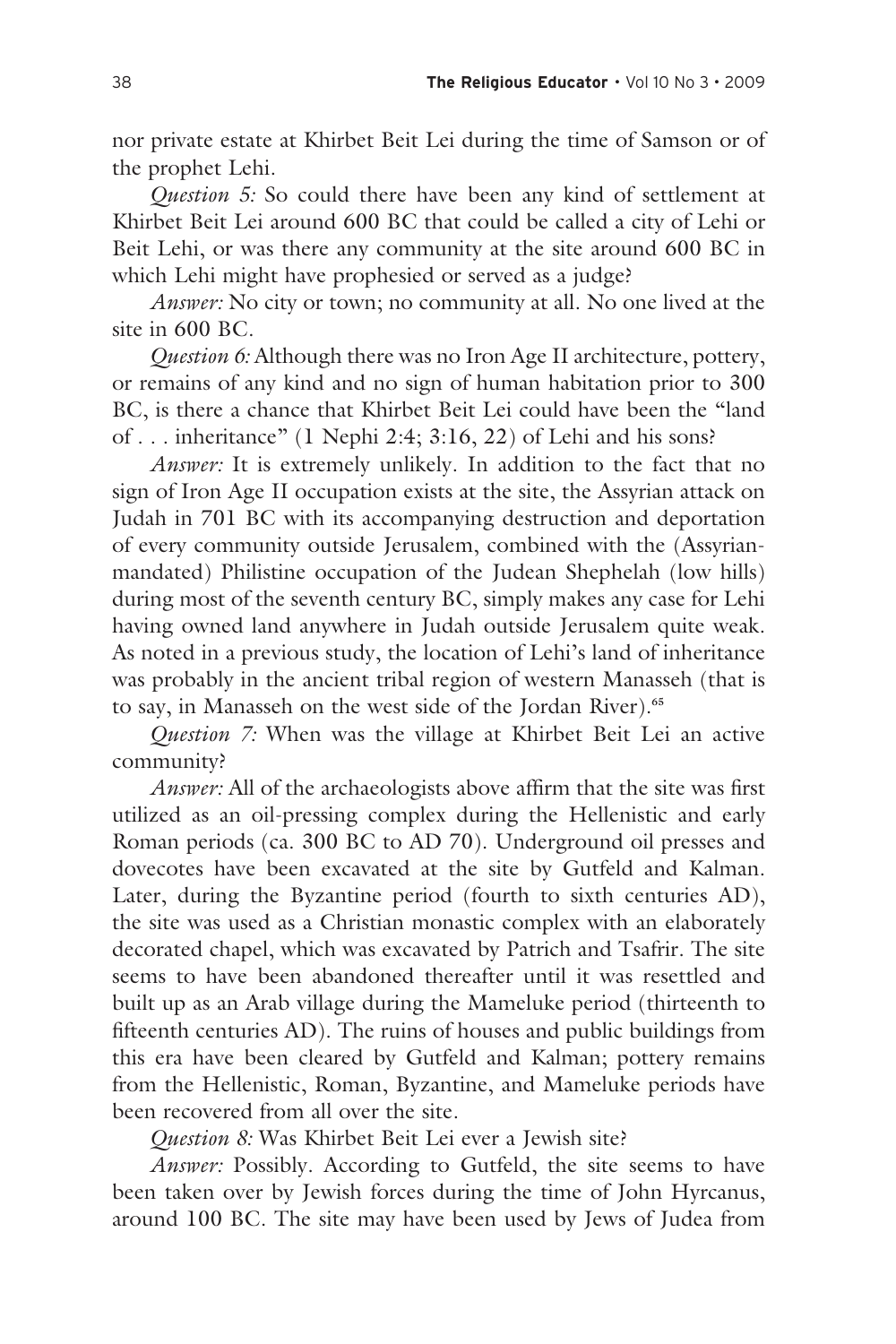that time until the Roman war against Judea, which culminated in AD 70. However, there would be no connection between that Jewish complex and the Book of Mormon story.

*Question 9:* What about the local Arab legend that the site was named after a man called Nebi Lei?

*Answer:* In Arabic, the term *Nebi Lei* means "the prophet Layy." But since *Lei* (properly *Layy*) is not the same as the Hebrew term *lehi* (properly pronounced "l∑khy") there is no way that the name *Nebi Lei*  refers to the Book of Mormon prophet Lehi. Although Beit Lehi proponents have claimed that Nebi Lei was an ancient Israelite prophet, in the Arabic language interview aired in *The Lehi Cave* video, no mention was made of Nebi Lei being either an ancient prophet or an Israelite prophet. The name *Nebi Lei* most probably refers to a legend about a local Muslim saint who lived in the area around Idna, probably in the early Islamic period (ca. AD 640–1100), prior to the Crusades. The name *Lei* seems to have become associated with the village of Beit Lei only after the Crusader period, since the village itself dates only from the Mameluke period. Local Muslim saints were known by such titles as *nebi* in various places around the Middle East—the most prominent of these west of the Jordan River was Nebi Salah, also known as Sheikh Salah, for whom there was also a village named.**<sup>66</sup>**

*Question 10:* Was the tomb known as the Jerusalem Cave a treasure cave as some Beit Lehi sources have suggested?

*Answer:* No treasure was found in the cave, and no evidence was found that the cave had ever been the repository of any treasure, silver and gold or otherwise. A ring, an earring, and a clasp, all of bronze, were the only items found with the skeletal remains, and these were simple and inexpensive. There is no sense in which it could be claimed that archaeologists had found a treasure cave at the tomb site.

*Question 11:* Could the tomb known as the Jerusalem Cave have been a place where Jews from Jerusalem (Lehi's sons or otherwise) would have hidden themselves around 600 BC?

*Answer:* It's possible, but not very likely. The tomb's distance from Jerusalem, over thirty kilometers direct walking distance, would make it about a seven-hour walk. The fact that it was a tomb would also probably have hindered Jews from hiding inside it. By 600 BC the prohibitions in the law of Moses regarding corpses and burial sites were generally known among the Jewish population. These prohibited contact with human corpses, bones, and tombs. Those who merely touched a corpse, bone, or tomb, even for necessary activities involved with burial of the dead, were considered unclean for a seven-day period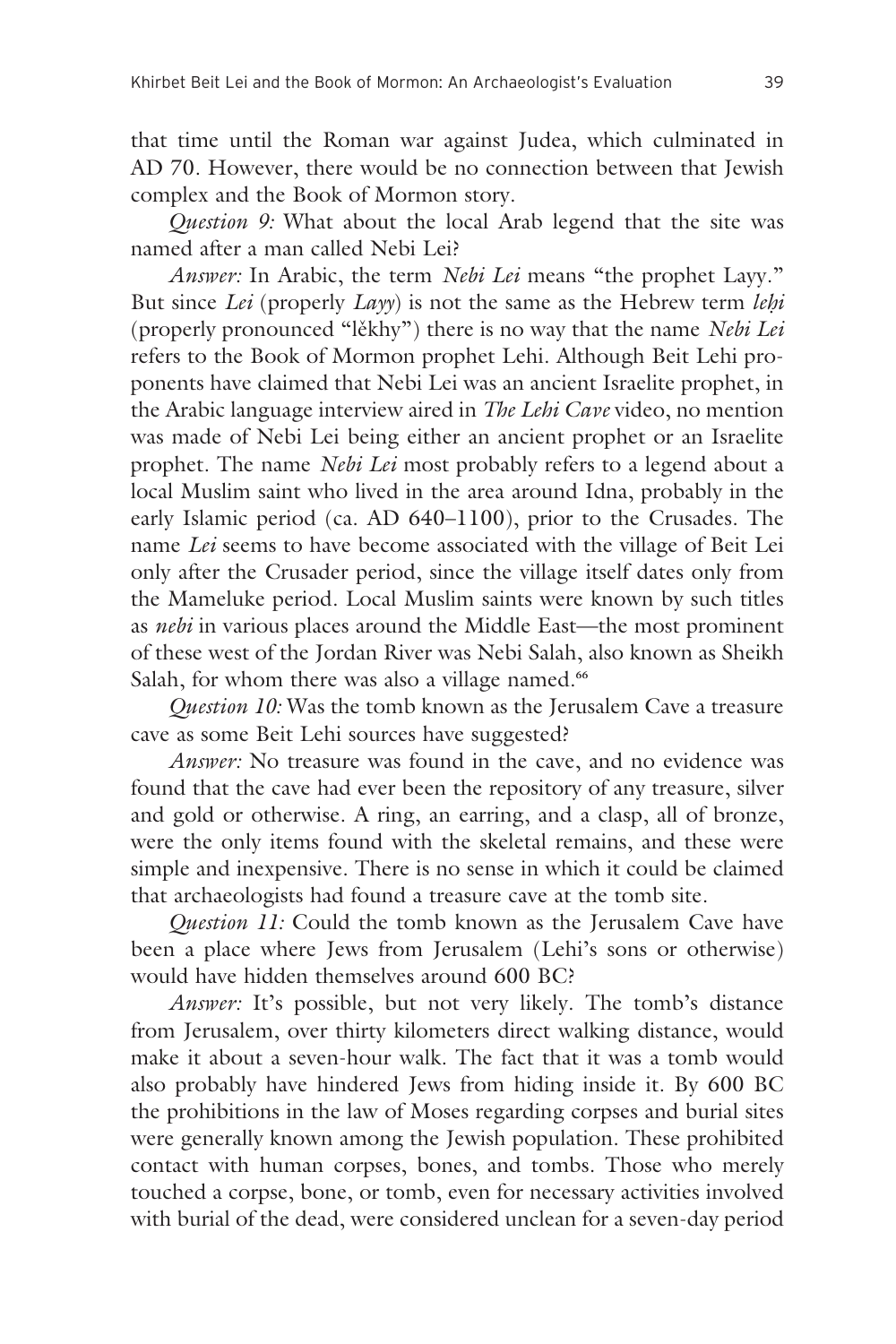(see Numbers 19:10–19). For persons who observed the law of Moses, such as Lehi and Nephi, the idea of hiding themselves (or even hiding treasure) inside a tomb seems highly unlikely.

*Question 12:* Is the tomb known as the Jerusalem Cave located in a wilderness area, as was "the cavity of a rock" in which Nephi and his brothers hid in the Book of Mormon narrative?

*Answer:* No. The Jerusalem cave is located southwest of Jerusalem in the Shephelah (low hills) of Judah, an area of rich soil and arable land that supported agriculture. The wilderness (Hebrew *midbar*) of Judah, in the geographical context of both the Bible and the Book of Mormon, was the desert area located to the east and southeast of Jerusalem. No native Judean would characterize the Jerusalem Cave as being in the wilderness.

*Question 13:* Could the tomb known as the Jerusalem Cave qualify in any sense as the cavity of a rock in which Nephi and his brothers hid?

*Answer:* No. The term "cavity of a rock" suggests a natural hollow or fissure, not an artificially carved burial cave such as the tomb in question. Indeed, the fact that Nephi's text does not even use the word *cave*, but rather the very specific term "cavity of a rock," is quite interesting. If we were to conjecture what ancient Hebrew term was behind the English translation of 1 Nephi 3:27, it would probably not be מערה (*me'arah*), which means "cave" (as in 1 Samuel 24:3), but סלע סעיף) *sif sela*), which means "cleft of a rock." In the story of Samson (Judges 15:8–10), the term *sif sela* is used in the phrase *sif sela etam*, which is oddly rendered as "top of the rock of Etam" in the King James Version of the Bible, but which is translated as "cleft of the rock of Etam" in more modern translations (the NKJV, the RSV, the NRSV, the ASV, and the NASV, to name a few).**67** A *sif* or cleft is a narrow, often deep cavity, and it is thus entirely plausible that *sif sela* was the Hebrew term behind the "cavity of a rock" in Nephi's account. In any case, the term "cavity" surely indicates a natural fissure, not a man-made burial cave such as the Jerusalem Cave.

*Question 14:* Could the sons of Lehi have hidden in the Jerusalem Cave after the death of Laban, as suggested by Ginat and reported by Skousen?

*Answer:* The account in 1 Nephi makes no mention whatsoever of Lehi's sons hiding in a cave, or hiding anywhere else, after the death of Laban. Indeed, the text indicates that following Laban's death, the sons of Lehi took their new companion Zoram and departed into the wilderness (the desert) to return to the camp of Lehi. They certainly did not travel through the fertile Shephelah area in which the Jerusalem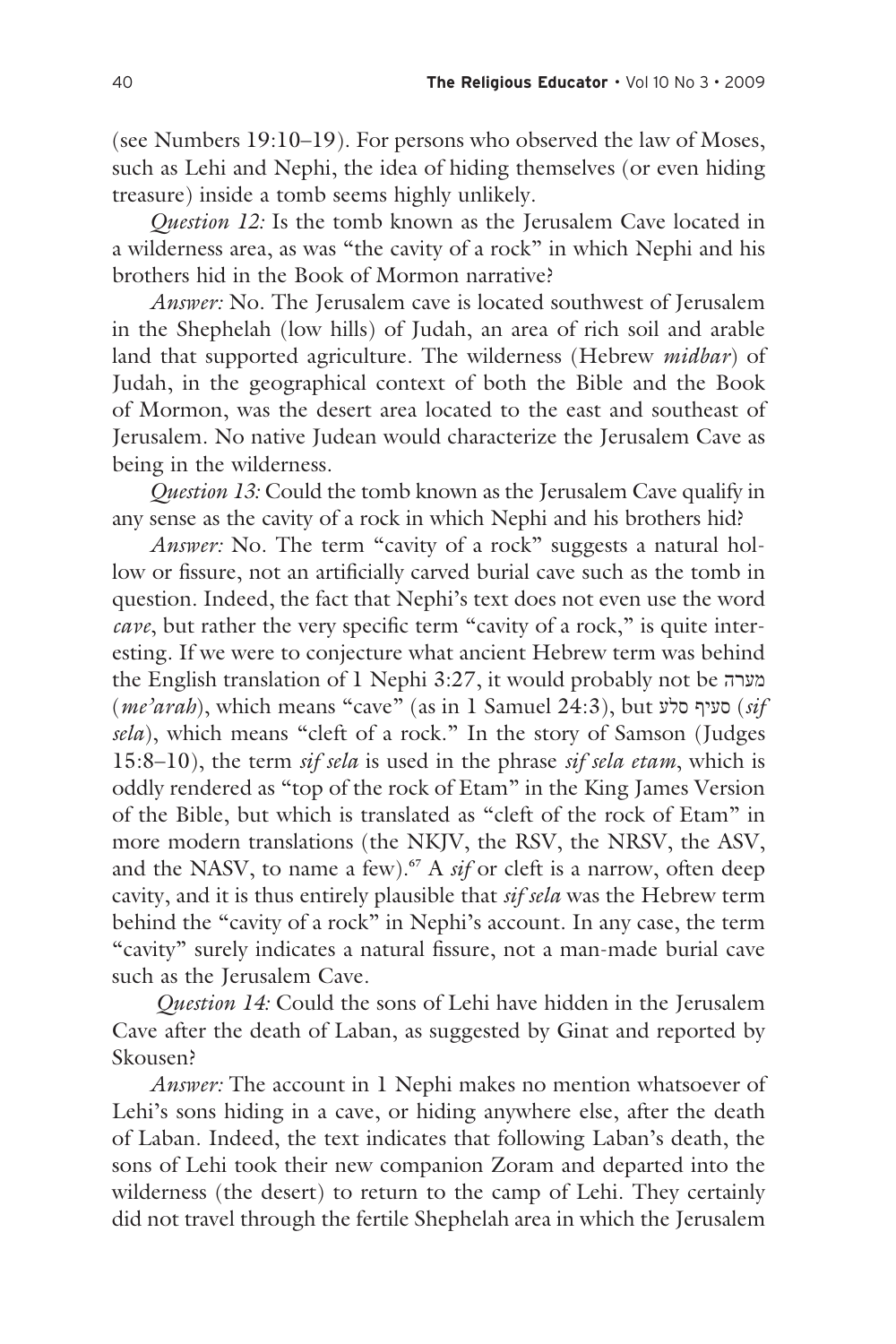Cave tomb was located. In fact, in all of Lehi's and Nephi's reported travels, their trail was into and through the desert wildernesss, not the fertile hill country of Judah. There is no textual evidence in the Book of Mormon account which accords with Ginat's ideas.

*Question 15:* Could Lehi or his sons have written the inscriptions found on the walls of the entry chamber of the Jerusalem Cave?

*Answer:* Almost certainly not. Here is why: Of the four expert epigraphers who expressed opinions dating the Jerusalem Cave inscriptions, three (Naveh, LeMaire, and Zevit) have dated them to around 700 BC, specifically to the horizon of the 701 BC Assyrian attack on Judah. Zevit's analysis connecting one of the drawings (see fig. 8) to the Assyrian attack on Lachish is quite convincing. Only Cross dates the inscriptions to the 600 BC horizon (actually to a little later than 600 BC). Thus three of four experts believe the inscriptions and drawings to have been created a full century prior to the story of Lehi and his sons. If the majority scholarly opinion is at all correct, it is virtually certain that neither Lehi nor any of his sons had anything to do with these inscriptions and drawings.

*Question 16:* Were the inscriptions written by a prophet or the associate of a prophet?

*Answer:* Again, probably not. Even Cross, whom Beit Lehi advocates have often quoted to support their case (which Cross categorically repudiates), resists the idea that the inscriptions were the work of a prophet or his associate: "At all events we shall suppress the temptation to suggest that the oracle and the petitions may have been the work of a prophet or his amanuensis fleeing Jerusalem."**<sup>68</sup>**

 *Question 17:* Does the presence of ship drawings in the Jerusalem Cave have any connection with the story of Nephi building a ship in the Book of Mormon?

*Answer:* Certainly not. First of all, the drawings are probably to be dated to the same period as the inscriptions, which three of the four expert epigraphers involved maintain was around 701 BC, far too early for the story of Nephi. But secondly, even if Cross's dating of 600 BC or later is accepted, the text of the Book of Mormon would not support the idea that Nephi or any of his family knew anything about their building of a ship while they were still in Judah or even while Lehi was encamped at the Valley of Lemuel. The text of 1 Nephi is very specific—Nephi learned of his shipbuilding assignment only after the party had arrived at the Bountiful shore (see 1 Nephi 17:5–8). And while both Nephi and his father Lehi understood early on that they would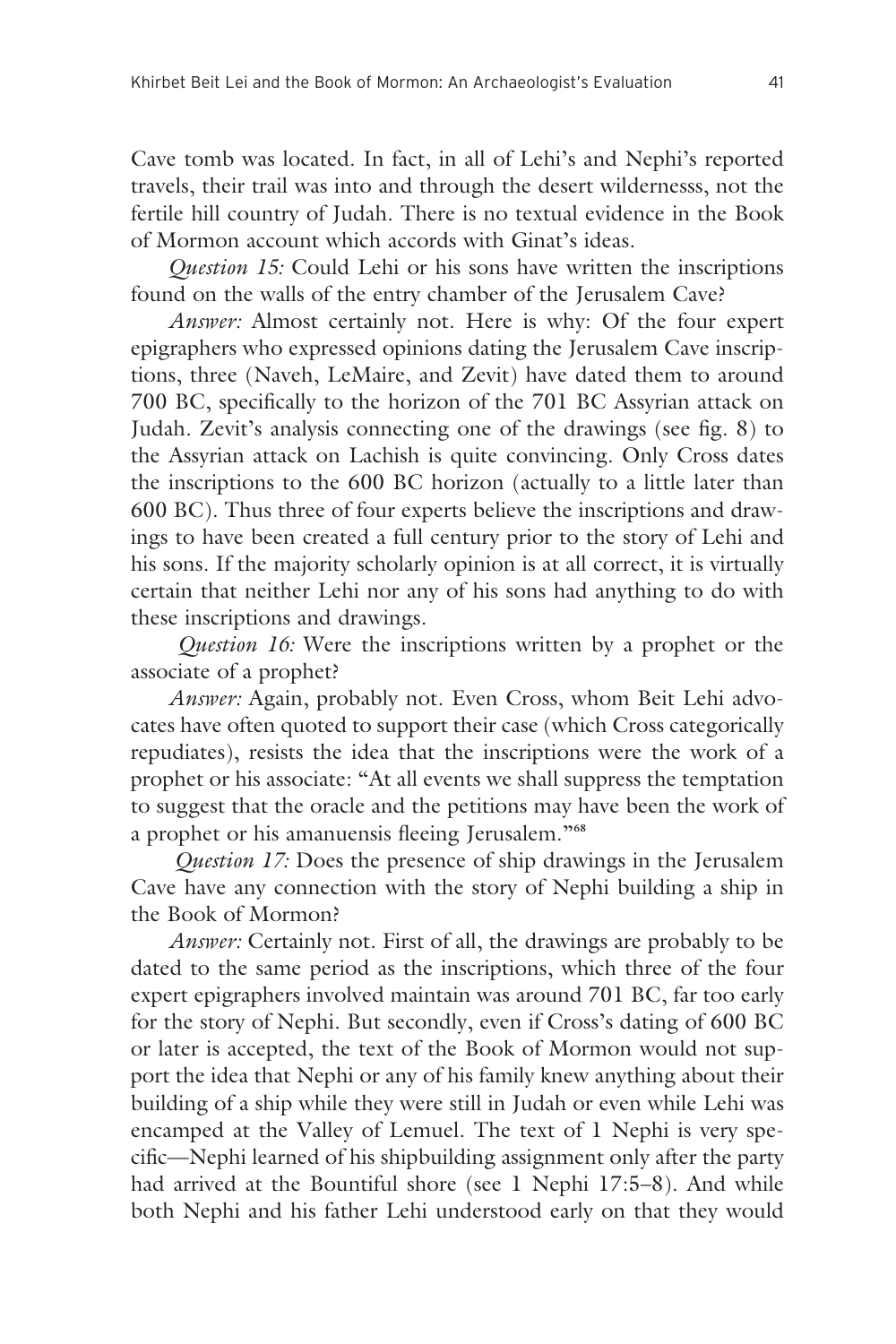eventually gain a "land of promise" (1 Nephi 4:14, 5:5), they seem to have been under the impression that they would arrive there simply by traveling through the wilderness (see 1 Nephi 5:22). Only later, after the journeys back to Jerusalem were behind them, did Nephi learn in his vision that the land of promise was across the sea (see 1 Nephi 13:12). But again, no hint of Nephi's shipbuilding involvement occurs until much later (see 1 Nephi 17:8). In the context of 1 Nephi, when the sons of Lehi confronted Laban, they were unaware of their family's future involvement with a ship. They would have had no motivation to draw ships in a cave.

*Question 18:* Is there any connection between the ship drawings in the Jerusalem Cave and the mosaic renditions of ships and fishermen found in the Byzantine church at Khirbet Beit Lei?

*Answer:* No. The ships depicted in the burial cave seem to be seagoing vessels, whereas the boats depicted in the mosaic floor of the Byzantine church are similar in form to ancient fishing vessels used at Lake Kinneret (the Sea of Galilee). Additionally, the burial cave, though located only a few hundred yards from the church, would have been unknown to the Byzantine monks of the church complex. The tomb's entrance was completely covered over with naturally deposited soil and vegetation centuries prior to the Byzantine period. Neither the Hellenistic Gentiles nor the Roman-period Jews who raised doves and produced olive oil at the site would have been aware of the old Iron Age II tomb nearby. Like the Byzantine monks, the Arab villagers of the Mameluke period were unaware of that ancient Judean burial cave. Only in 1961, because of an Israeli road project, was the Jerusalem Cave again brought to light. The Byzantine Christians of the region had no knowledge of the tomb, its inscriptions, or its ship drawings.

*Question 19:* Even if there is no connection between the burial cave ship drawings and the mosaic renditions of fishing boats found in the Byzantine church at Khirbet Beit Lei, could the church mosaics still somehow be connected with the story of Nephi's shipbuilding?

*Answer:* No. The church was a Christian edifice dating to the fourth to seventh centuries AD, over a thousand years later than the 1 Nephi story. No Iron Age II community, Jewish or otherwise, had existed at the site in the 600 BC time period of 1 Nephi. The Greek language mosaic inscriptions of the church make no mention of any prophet, nor person named Lehi, nor person named Lei. (The Arabic name *Lei* most likely became connected with the site only following the Byzantine period.) Nothing in the art or inscriptions of the church hints at any connection with ancient Judah, ancient Jews, or any event,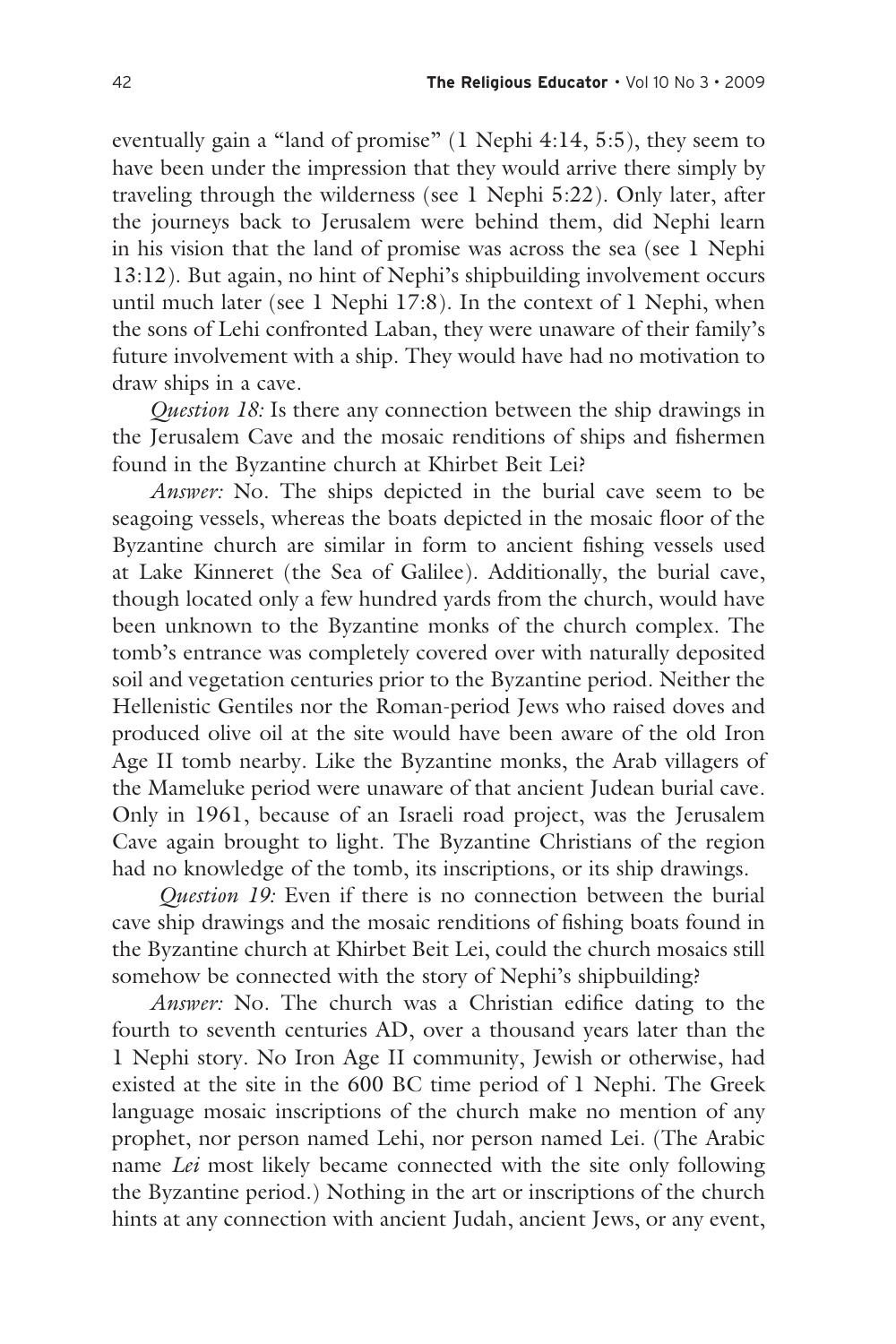person, or motif mentioned in the account of 1 Nephi. The suggestion that the church somehow commemorates the prophet Lehi or anything connected with him is fanciful and unsupported. Nothing about the ruins of the Byzantine church suggests that it was built to commemorate anything in the Old Testament period or any event or person connected with the Book of Mormon.

*Question 20:* What should we think of the archaeological excavations that are taking place at Khirbet Beit Lei?

*Answer:* All of the archaeological activities that have taken place at the site to date have been professional and legitimate, carried out by qualified and licensed Israeli archaeologists. Naveh's excavation of the Jerusalem Cave in 1961, Patrich's and Tsafrir's excavation of the Byzantine chapel in the 1980s, and Gutfeld's and Kalman's current excavation of the Arab village and the Hellenistic/Roman period oil presses and dovecotes have all been carried out with skill and according to accepted archaeological methodology of their day. The fact that Beit Lehi advocates have provided funding and volunteer labor for the current excavation project has not unduly affected the findings made by the project nor the interpretation of the findings by the Israeli excavators. A concern I have is that Gutfeld has begun using the term *Beit Lehi* when speaking of Khirbet Beit Lei (at least for Latter-day Saint audiences).**69** If he is doing this to pander to the sponsors who provide financing and labor for his excavations, it is understandable, albeit inaccurate. If he is doing so because he is convinced that the Beit Lei area really is connected to the story of Samson's Lehi, then a serious study and reconsideration of the biblical text and the systematic historical geography of the Samson story is warranted on his part. That said, however, Gutfeld is a talented and respected archaeologist.

### **Conclusion**

There is no such thing as a Lehi Cave or Beit Lehi. These terms are the unfortunate product of linguistic misinformation, faulty scriptural interpretation, and too-fertile imagination. They are not supported by the finds of any archaeological excavation. It is stunning to me that the original linguistic blunder identifying Khirbet Beit Lei as Samson's Lehi in 1971 has gone too long unchallenged in Latter-day Saint circles. On the other hand, the flawed use of both Bible and Book of Mormon passages to connect the prophet Lehi and his sons to both Khirbet Beit Lei and the Jerusalem Cave has not gone unchallenged. But the warnings of the challengers were not widely spread among the Latter-day Saint community and were ignored by those of too-fertile imagination.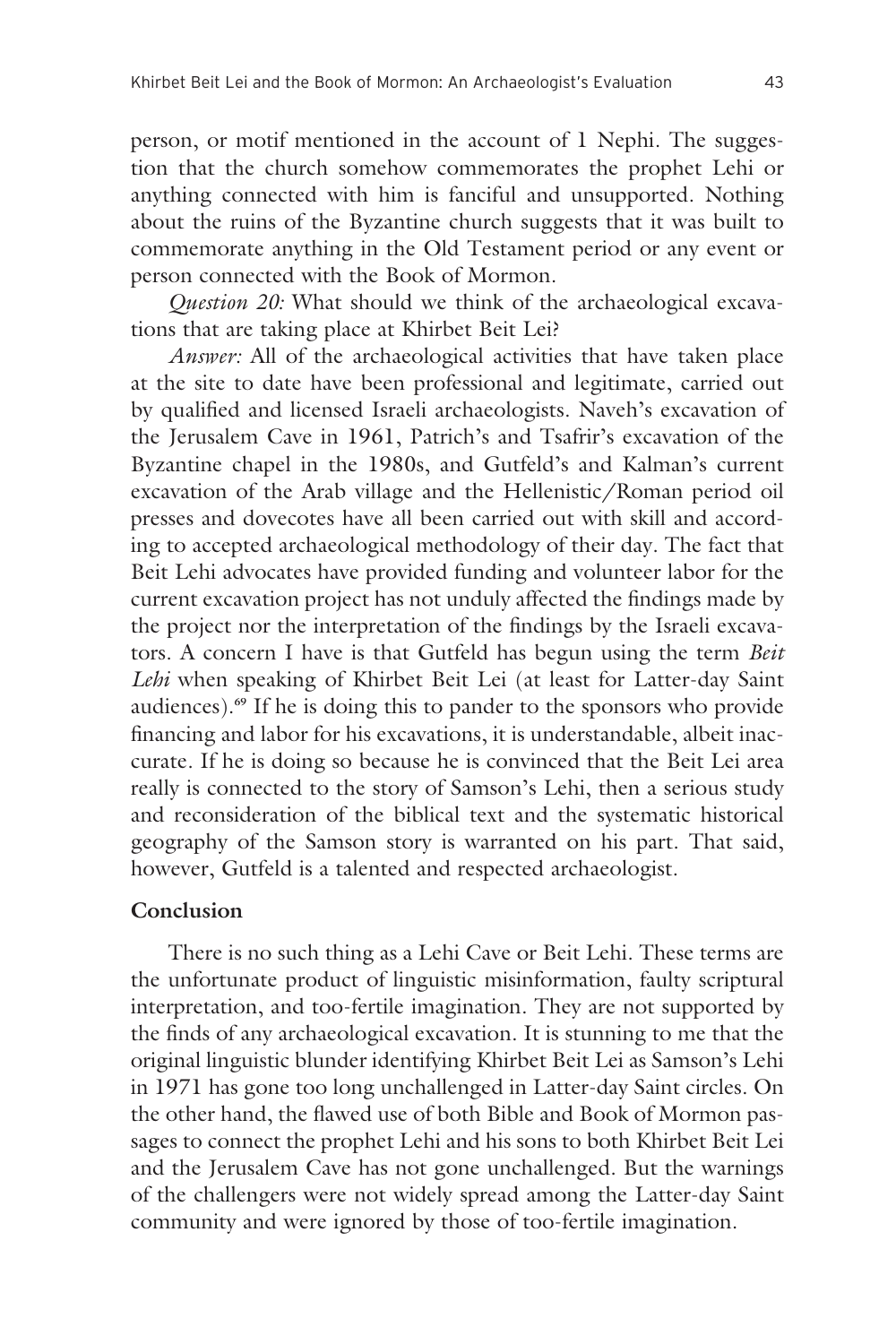The Jerusalem Cave will remain a site of interest to students of archaeology, historical geography, and the scriptures, since its inscriptions and drawings seem connected to that drama described in Isaiah 36–37 and 2 Kings 18–19, namely the Assyrian attack on Judah in 701 BC, and the subsequent salvation of Jerusalem. That the inscriptions in the burial cave contain the earliest written occurrence of the Hebrew place name Jerusalem (*Yerushalem*) is a fact of great importance. The oracles in the Jerusalem Cave seem to concord with the prophecies spoken by the prophet Isaiah concerning the kingdom of Judah and its capital.

The ruins at Khirbet Beit Lei, from its Hellenistic and Roman agricultural installations to its Byzantine chapel to its medieval Arab village, are of significant interest in understanding the overall history and archaeology of the land of Israel. The excavations now taking place at Khirbet Beit Lei are a worthy effort and need not be connected with the Old Testament or the Book of Mormon in order to be considered a significant archaeological project. If Latter-day Saint volunteers and donors wish to devote a portion of their time and treasure to forward those excavations, the results will be rewarding regardless of the fact that they are not connected with the Book of Mormon account. œ

### **Notes**

1. The Arabic place name *Beit Lei* (بيت ليّ)—pronounced "bait lay"—first appeared in published form in two places in *The Survey of Western Palestine,* published by the Palestine Exploration Fund (PEF) during the nineteenth century. The Arabic spelling above occurs in Conder and Kitchener, *The Survey of Western Palestine: Arabic and English Name Lists,* transliterated by E. H. Palmer (1881), 365, with the note that the proper name means "twisting," alongside the English spelling "Beit Leyi," with the y-i syllable representing the doubled Arabic letter ya (y). The name is translated "The house of Leyi." The same English spelling occurs in Conder and Kitchener, *The Survey of Western Palestine: Memoirs of the Topography, Orography, Hydrography, and Archaeology,* vol. 3, *Judaea* (1883), 274, noting the site's features as "foundations, ruined walls, and caves and cisterns."

2. W. Cleon Skousen, *Treasures from the Book of Mormon,* vol. 1, *First Nephi– Jacob 7* (Salt Lake City: Ensign Publishing, 1971–74, 1995), 42.

3. Quote from beitlehi.org website, http://www.beitlehi.org/about-beit-lehi (accessed August 20, 2008). The Book of Mormon passage actually reads "cavity of a rock" (see 1 Nephi 3:27) rather than the website's version, "cavity in a rock." See note 33 below for more information on this website.

4. Quote citing "treasure cave" from beitlehi.org website, http://www. beitlehi.org/about-beit-lehi (accessed August 20, 2008).

5. Quote from beitlehi.org, http://www.beitlehi.org/about-beit-lehi (accessed August 20, 2008).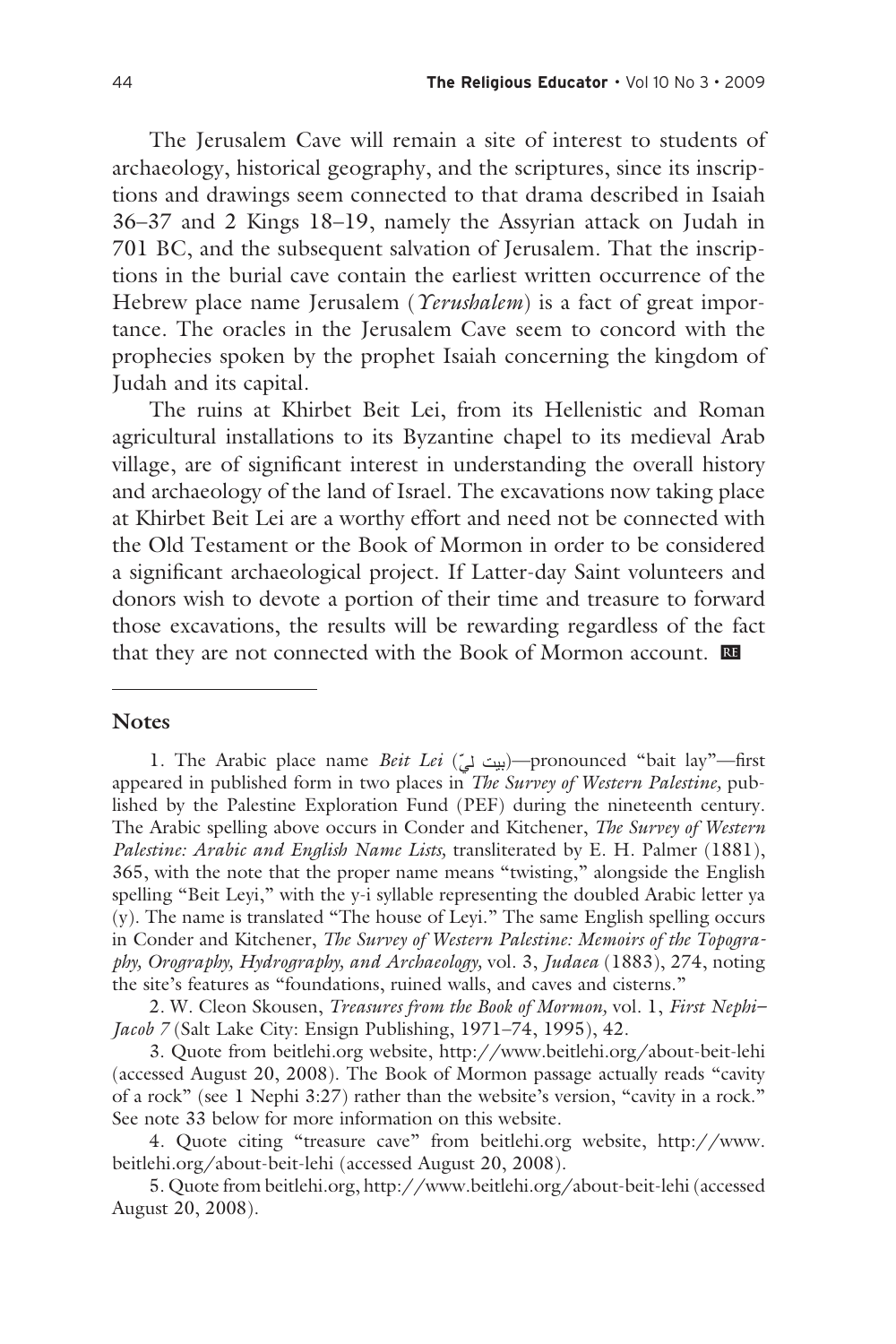6. Skousen, *Treasures from the Book of Mormon,* 43.

7. *The Lehi Cave,* "Visit Israel with Dr. W. Cleon Skousen" series (Ogden,

UT: JS Publishing, Living Scriptures, VHS 1986, DVD 2002).

8. See note 1 above.

9. Joseph Naveh, "Old Hebrew Inscriptions in a Burial Cave," *Israel Exploration Journal* 13, no. 2 (1963): 84; Hebrew and English spelling in context.

10. Naveh, "Old Hebrew Inscriptions in a Burial Cave," 86.

11. Naveh, "Old Hebrew Inscriptions in a Burial Cave," 86.

12. Frank Moore Cross Jr., "The Cave Inscriptions from Khirbet Beit Lei," in *Essays in Honor of Nelson Glueck: Near Eastern Archaeology in the Twentieth Century,* ed. James A. Sanders (Garden City, NY: Doubleday, 1970), 301.

13. Cross, "Cave Inscriptions," 301.

14. Cross, "Cave Inscriptions," 302.

15. Cross, "Cave Inscriptions," 302.

16. Andre Lemaire, "Prières en temps de crise: les inscriptions de Khirbet Beit Lei," *Revue Biblique* 83 (1976): 558–60; English translation from Ziony Zevit, *The Religions of Ancient Israel: A Synthesis of Parallactic Approaches* (New York: Continuum, 2001), 419.

17. Lemaire, "Prières en temps de crise," 558–60; translation from Zevit, *Religions of Ancient Israel,* 419.

18. Lemaire, "Prières en temps de crise," 561; translation from Zevit, *Religions of Ancient Israel,* 430.

19. Zevit, *Religions of Ancient Israel,* 424.

20. Zevit, *Religions of Ancient Israel,* 426.

21. Zevit, *Religions of Ancient Israel,* 429–30.

22. Naveh, "Old Hebrew Inscriptions in a Burial Cave," 92.

23. Cross, "Cave Inscriptions," 303–4.

24. Lemaire, "Prières en temps de crise," 563–65.

25. Zevit, *Religions of Ancient Israel,* 420 ff.

26. Naveh, "Old Hebrew Inscriptions in a Burial Cave," 76n5.

27. Zevit, *Religions of Ancient Israel,* 410.

28. Zevit, *Religions of Ancient Israel,* 410. Ancient maps, such as the Medeba Map of Byzantine period Palestine, are also generally east oriented, and even though such maps are from periods later than the Iron Age, they also reflect the east-as-forward idiom of the biblical literature.

29. Initial reports of the finds made by Patrich and Tsafrir at Khirbet Beit Lei in 1983 and 1986 were published in official publications of the Israel Antiquities Authority: *Excavations and Surveys in Israel* 4 (1985): 11–14 (for the 1983 finds), and *Excavations and Surveys in Israel* 6 (1987–88): 3–6 (for the 1986 finds).

30. For complete details of finds from the Khirbet Beit Lei village remains, including the Greek mosaic inscriptions, see the report by Joseph Patrich and Yoram Tsafrir in *The New Encyclopedia of Archaeological Excavations in the Holy Land,* vol. 1 (Jerusalem: Carta/Israel Exploration Society/Simon and Schuster, 1993), 210–14.

31. Oren Gutfeld is usually referred to as the director of the excavation, and Yakov Kalman as codirector. According to Kalman, the names of both men appear on the excavation license issued by the Israel Antiquities Authority, which officially designates both men as excavators of the site.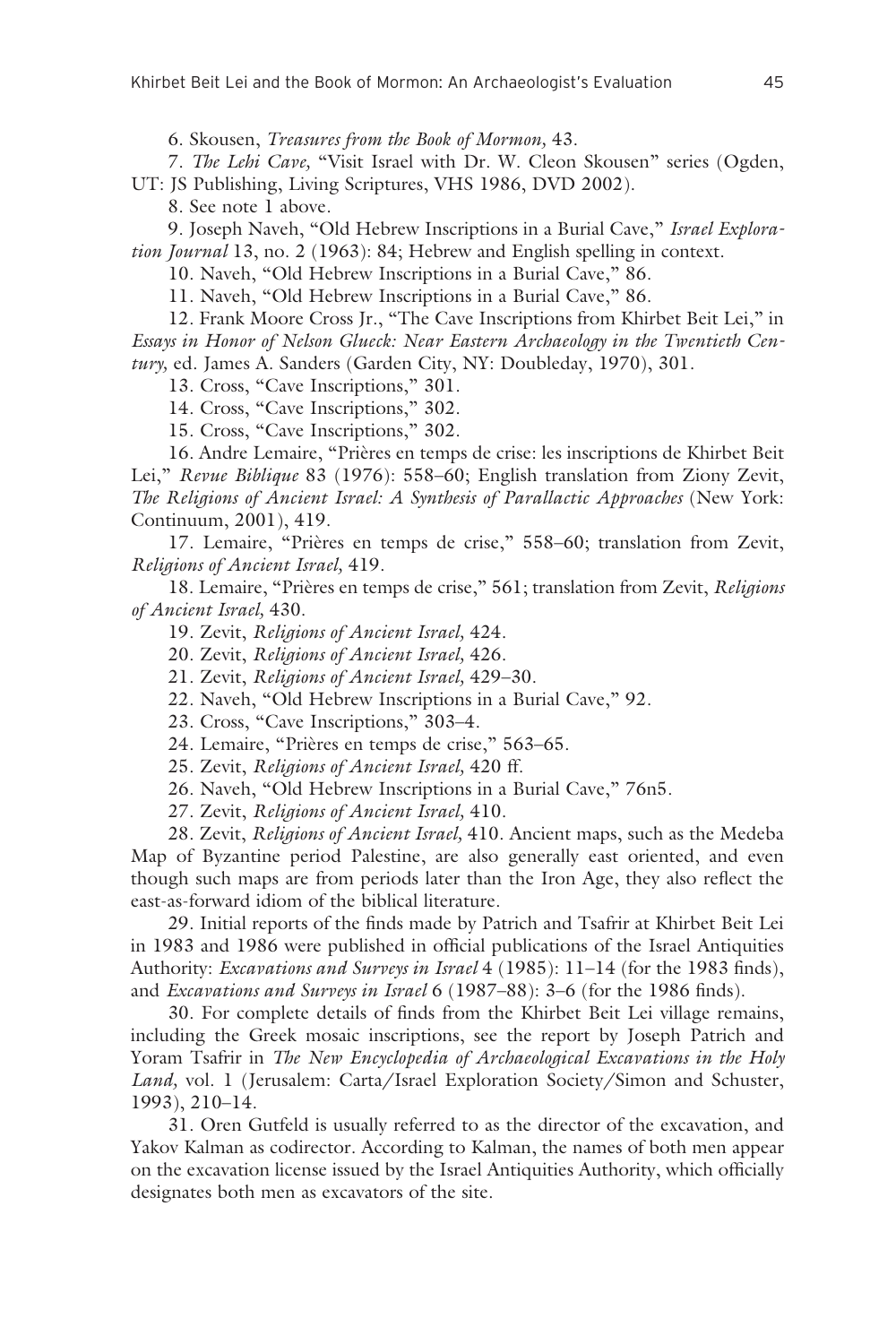32. A search of *Excavations and Surveys in Israel* (2005 through 2008), the Israel Antiquities Authority publication (now on the Internet), for immediate preliminary reporting of archaeological excavation activity in Israel did not offer even a summary paragraph on excavation activities at Khirbet Beit Lei from 2005 through 2008.

33. Beitlehi.com was operating in 2006 and 2007 but was out of commission when checked in 2008. Beitlehi.org was operating in August and September of 2008, but by October of 2008 was no longer in service. (However, in October of 2008, beitlehifoundation.org had begun to operate.)

34. Oren Gutfeld and Michal Haber, "Report—2008 Excavation Season: Beit Lehi (Horbat Beit Loya)—The 2008 Seasons," http://beitlehifoundation.org /?page\_id=507(accessed November 24, 2008).

35. Patrich and Tsafrir, *New Encyclopedia of Archaeological Excavations,* 1: 211.

36. The paper was read at the Twenty-First Annual Symposium on the Archaeology of the Scriptures, held at Brigham Young University on October 16, 1971.

37. Joseph Ginat, "The Cave at Khirbet Beit Lei," in *Newsletter and Proceedings of the S.E.H.A.* no. 129 (April 1972), 3. It should be noted that Professor Ginat is not recognized as an archaeologist nor an expert in ancient Hebrew or other ancient languages, in historical geography, or in the comparison of Arabic place-names to ancient place-names.

38. Cross, "Cave Inscriptions," 304.

39. Ginat, "Cave at Khirbet Beit Lei," 3.

40. Ginat, "Cave at Khirbet Beit Lei," 4.

41. Ginat, "Cave at Khirbet Beit Lei," 5, "editor's notes" following bibliography.

42. Cross, "Cave Inscriptions," 299.

43. LaMar C. Berrett, *Discovering the World of the Bible* (Provo, UT: Brigham Young University Press, 1973), 395–96.

44. Ross T. Christensen and Ruth R. Christensen, "Archaeology Reveals Old Testament History: Digging for the Truth," *Ensign,* February 1974, 66.

45. The acknowledgment for the article describes Ross T. Christensen as a professor of archaeology at Brigham Young University and his wife Ruth R. Christensen as a graduate student in the same field. However, the two were neither specialists nor experts in the archaeology of the land of Israel, nor did they excavate or work there.

46. The Christensens made a fundamental error in saying that Lehi's sons "on their way . . . back to their encampment beside the Red Sea hid for a time in 'the cavity of a rock' (1 Nephi 3:27)" ("Archaeology Reveals Old Testament History," 66). It was not on their return to the Red Sea that Nephi and his brothers secreted themselves in this manner; rather it was after having fled from Laban's house and Jerusalem into the wilderness, where they hid for a time before returning to Jerusalem, where Nephi slew Laban and obtained the plates of brass. Only then did Lehi's sons return to the Red Sea and the camp of Lehi (see 1 Nephi 3:24–4:38).

47. Vernon W. Mattson Jr., *The Dead Sea Scrolls and Other Important Discoveries* (Brandon, FL: Buried Records, 1978), 57–61.

48. Lamar C. Berrett, "The So-Called Lehi Cave," unpublished paper reproduced as a FARMS reprint (BER-82) in 1982, 7.

49. Berrett, "The So-Called Lehi Cave," 3.

50. Berrett, "The So-Called Lehi Cave," 4.

51. Berrett, "The So-Called Lehi Cave," 7.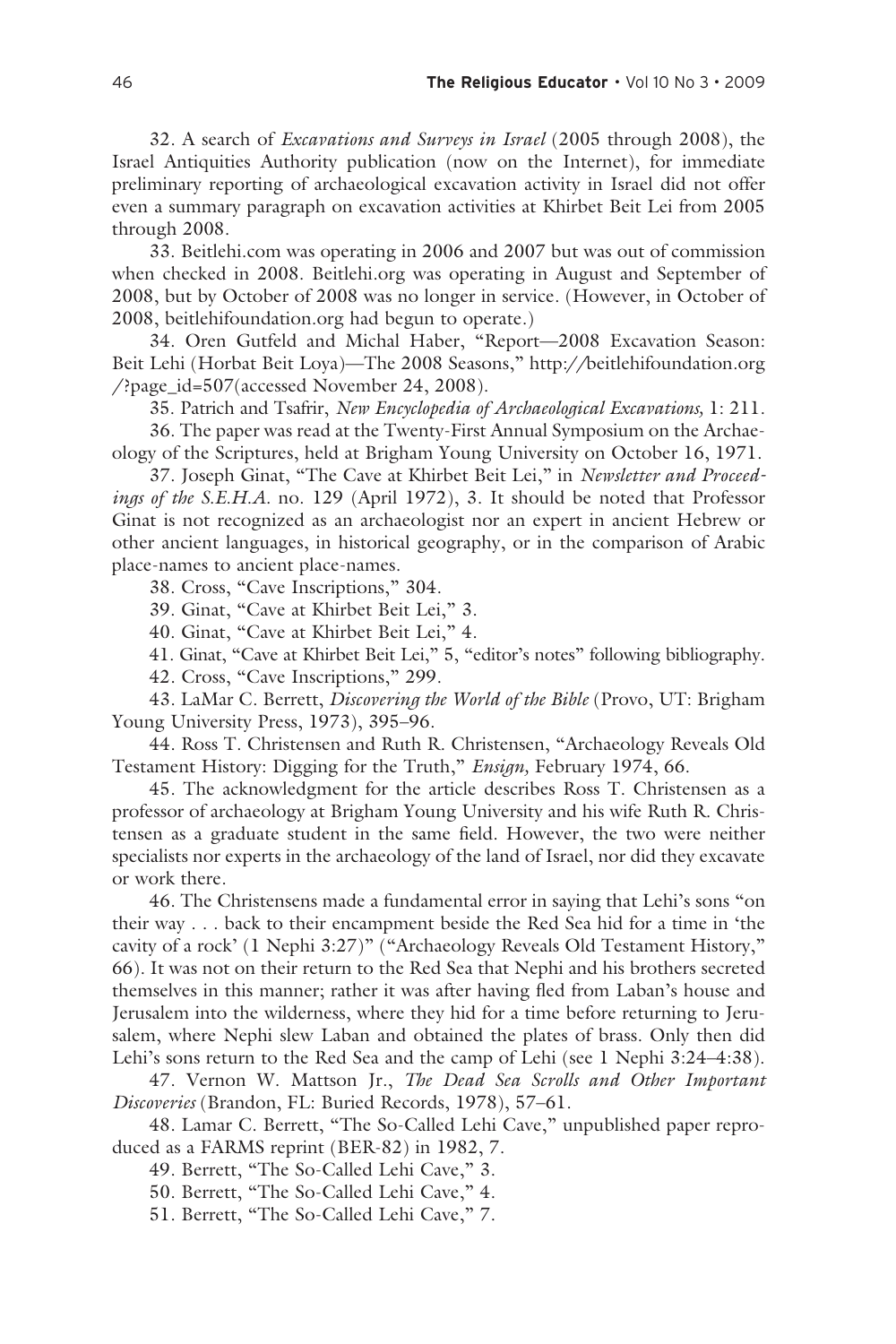52. William A. Johnson, "Lessons Learned from Lehi's Cave," *Sunstone*, July 1985, 27–30. The author, an amateur in terms of ancient studies and archaeology, was identified as president of a consulting firm specializing in the oil and gas industry, holding a PhD in economics from Harvard University.

53. Johnson, "Lessons Learned from Lehi's Cave," 30.

54. See note 7 above.

55. Hershel Shanks, ed., in *Biblical Archaeology Review*, November/December 1988, 19.

56. Frank Moore Cross, quoted by Shanks in *Biblical Archaeology Review*, November/December 1988, 19.

57. LaMar C. Berrett and D. Kelly Ogden, *Discovering the World of the Bible* (Provo, UT: Grandin Book, 1996), 178–79.

58. LaMar C. Berrett, "The So-Called Lehi Cave," *Journal of Book of Mormon Studies* 8, no. 1 (1999): 64–66.

59. Jeffrey R. Chadwick, "Lehi's House at Jerusalem and the Land of His Inheritance," in *Glimpses of Lehi's Jerusalem,* ed. John W. Welch, David Rolph Seely, and Jo Ann Seely (Provo, UT: FARMS, 2004), 105, 110.

60. Jeffrey R. Chadwick, "An Archaeologist's View," *Journal of Book of Mormon Studies* 15, no. 2 (2006): 68–76, notes on 122–23.

61. Chadwick, "An Archaeologist's View," 68.

62. Author's private correspondence with three experts in Arabic language at Brigham Young University: Daniel C. Peterson, professor of Arabic and Islamic studies (September 8, 2008); S. Dilworth Parkinson, professor of Arabic (September 10, 2008); and Brian M. Hauglid, professor of ancient scripture (September 10, 2008). All confirmed the reading of Beit Lei offered by Frank Moore Cross and affirmed that the term *lei* means "twisting" or "bending" and is not linguistically equivalent in any way to the Hebrew term *lehi*.

63. The site of Etam is generally identified with *Khirbet el-Khokh,* just southwest of Bethlehem in the hills of Judea. See *Student Map Manual: Historical Geography of the Bible Lands* (Jerusalem: Pictoral Archive, 1979), section 6–4 (map of Samson story) and section 15-2 #339 (index of main names). The "top of the rock of Etam" (Judges 15:8) is better translated "cleft of the rock of Etam" (from עיטם סלע סעיף—Hebrew *sif sela etam*), and was probably a natural cave in the hills just west of the community of Etam.

64. The suggestion that the old well near Khirbet Beit Lei should be regarded as En-hakkore was made at beitlehifoundation.org, under the heading "Name History"; http://www.beitlehifoundation.org/?page\_id=54, accessed November 24, 2008.

65. See the discussion by Chadwick in "Lehi's House at Jerusalem," in *Glimpses of Lehi's Jerusalem,* 87–113, especially 105.

66. The traditional tomb of Nebi Salah, also known as Sheikh Salah, is located near Saint Katherine's Monastery in the southern Sinai peninsula. (The town of Nebi Salah is located northwest of Jerusalem, west of Ramallah.)

67. For the translation of עיתם סלע סעיף) *sif sela etam*) as "cleft of the rock of Etam," see Judges 15:8–10 in the NKJV (New King James Version), in the RSV (Revised Standard Version), in the NRSV (New Revised Standard Version), in the ASV (American Standard Version), and in the NASV (New American Standard Version).

68. Cross, "Cave Inscriptions," 304.